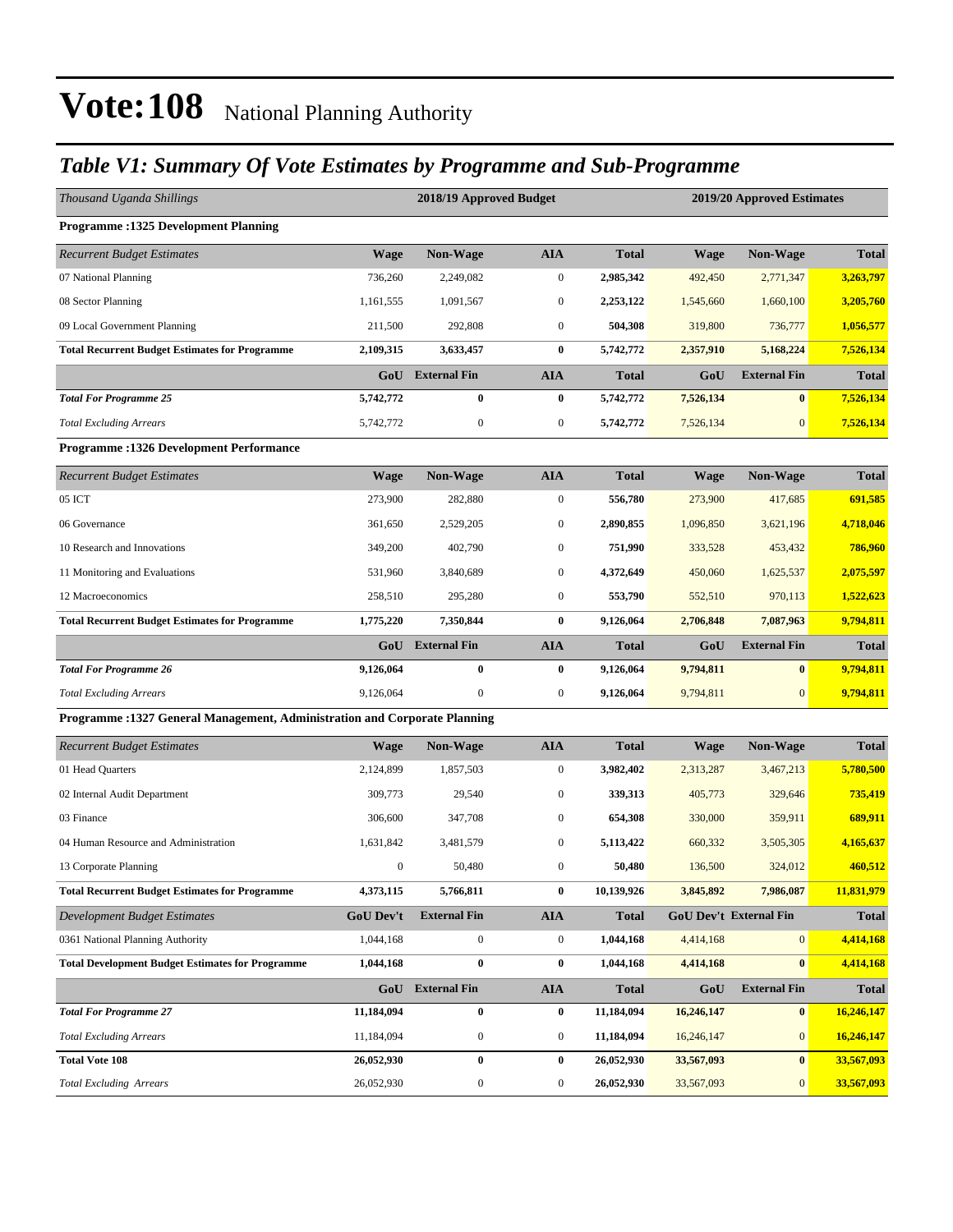### *Table V2: Summary Vote Estimates by Item*

| Thousand Uganda Shillings                                   |            | 2018/19 Approved Budget |            |              | 2019/20Approved Estimates |                     |                         |
|-------------------------------------------------------------|------------|-------------------------|------------|--------------|---------------------------|---------------------|-------------------------|
|                                                             | GoU        | <b>External Fin</b>     | <b>AIA</b> | <b>Total</b> | GoU                       | <b>External Fin</b> | <b>Total</b>            |
| <b>Employees, Goods and Services (Outputs Provided)</b>     | 25,008,762 | $\bf{0}$                | $\bf{0}$   | 25,008,762   | 29,752,925                | $\bf{0}$            | 29,752,925              |
| 211103 Allowances (Inc. Casuals, Temporary)                 | 1,630,750  | 0                       | $\bf{0}$   | 1,630,750    | 2,022,458                 | $\bf{0}$            | 2,022,458               |
| 211104 Statutory salaries                                   | 8,257,650  | $\bf{0}$                | $\bf{0}$   | 8,257,650    | 8,910,650                 | $\bf{0}$            | 8,910,650               |
| 212101 Social Security Contributions                        | 757,055    | 0                       | $\bf{0}$   | 757,055      | 825,765                   | $\bf{0}$            | 825,765                 |
| 212201 Social Security Contributions                        | 68,710     | $\bf{0}$                | $\bf{0}$   | 68,710       | 164,043                   | $\bf{0}$            | 164,043                 |
| 213001 Medical expenses (To employees)                      | 465,622    | $\bf{0}$                | $\bf{0}$   | 465,622      | 707,624                   | $\bf{0}$            | 707,624                 |
| 213002 Incapacity, death benefits and funeral expenses      | 24,000     | 0                       | $\bf{0}$   | 24,000       | 181,600                   | $\bf{0}$            | 181,600                 |
| 213004 Gratuity Expenses                                    | 2,432,985  | $\boldsymbol{0}$        | $\bf{0}$   | 2,432,985    | 2,652,435                 | $\bf{0}$            | 2,652,435               |
| 221001 Advertising and Public Relations                     | 252,980    | 0                       | $\bf{0}$   | 252,980      | 315,220                   | $\bf{0}$            | 315,220                 |
| 221002 Workshops and Seminars                               | 1,584,485  | $\boldsymbol{0}$        | $\bf{0}$   | 1,584,485    | 2,531,600                 | $\bf{0}$            | 2,531,600               |
| 221003 Staff Training                                       | 295,320    | $\bf{0}$                | $\bf{0}$   | 295,320      | 641,980                   | $\bf{0}$            | 641,980                 |
| 221004 Recruitment Expenses                                 | 0          | 0                       | $\bf{0}$   | 0            | 59,287                    | $\bf{0}$            | 59,287                  |
| 221005 Hire of Venue (chairs, projector, etc)               | 12,600     | 0                       | $\bf{0}$   | 12,600       | 50,400                    | $\bf{0}$            | 50,400                  |
| 221007 Books, Periodicals & Newspapers                      | 42,736     | 0                       | $\bf{0}$   | 42,736       | 42,124                    | $\bf{0}$            | 42,124                  |
| 221008 Computer supplies and Information Technology<br>(TT) | $\bf{0}$   | $\bf{0}$                | $\bf{0}$   | 0            | 256,750                   | $\bf{0}$            | 256,750                 |
| 221009 Welfare and Entertainment                            | 462,758    | $\bf{0}$                | $\bf{0}$   | 462,758      | 1,192,704                 | $\bf{0}$            | 1,192,704               |
| 221010 Special Meals and Drinks                             | 71,280     | $\bf{0}$                | $\bf{0}$   | 71,280       | $\bf{0}$                  | $\bf{0}$            | $\overline{\mathbf{0}}$ |
| 221011 Printing, Stationery, Photocopying and Binding       | 589,235    | $\bf{0}$                | $\bf{0}$   | 589,235      | 838,207                   | $\bf{0}$            | 838,207                 |
| 221012 Small Office Equipment                               | $\bf{0}$   | $\bf{0}$                | $\bf{0}$   | $\bf{0}$     | 17,300                    | $\bf{0}$            | 17,300                  |
| 221016 IFMS Recurrent costs                                 | 52,502     | 0                       | $\bf{0}$   | 52,502       | 35,962                    | $\bf{0}$            | 35,962                  |
| 221017 Subscriptions                                        | 996,026    | 0                       | $\bf{0}$   | 996,026      | 50,900                    | $\bf{0}$            | 50,900                  |
| 221020 IPPS Recurrent Costs                                 | 15,600     | $\bf{0}$                | $\bf{0}$   | 15,600       | 20,000                    | $\bf{0}$            | 20,000                  |
| 222001 Telecommunications                                   | 148,680    | $\bf{0}$                | $\bf{0}$   | 148,680      | 187,800                   | $\bf{0}$            | 187,800                 |
| 222002 Postage and Courier                                  | 16,400     | $\bf{0}$                | $\bf{0}$   | 16,400       | 3,800                     | $\bf{0}$            | 3,800                   |
| 222003 Information and communications technology<br>(ICT)   | 20,000     | 0                       | $\bf{0}$   | 20,000       | $\bf{0}$                  | $\bf{0}$            | $\bf{0}$                |
| 223002 Rates                                                | 24,000     | $\bf{0}$                | $\bf{0}$   | 24,000       | 40,000                    | $\bf{0}$            | 40,000                  |
| 223004 Guard and Security services                          | 64,800     | 0                       | $\bf{0}$   | 64,800       | 115,200                   | $\bf{0}$            | 115,200                 |
| 223005 Electricity                                          | 72,000     | $\bf{0}$                | $\bf{0}$   | 72,000       | 45,620                    | $\bf{0}$            | 45,620                  |
| 223006 Water                                                | 16,000     | 0                       | $\bf{0}$   | 16,000       | 16,400                    | $\bf{0}$            | 16,400                  |
| 225001 Consultancy Services- Short term                     | 4,242,530  | 0                       | $\bf{0}$   | 4,242,530    | 2,733,250                 | $\bf{0}$            | 2,733,250               |
| 226002 Licenses                                             | $\bf{0}$   | 0                       | $\bf{0}$   | $\bf{0}$     | 90,000                    | $\bf{0}$            | 90,000                  |
| 227001 Travel inland                                        | 501,152    | 0                       | $\bf{0}$   | 501,152      | 946,875                   | $\bf{0}$            | 946,875                 |
| 227002 Travel abroad                                        | 917,012    | $\bf{0}$                | $\bf{0}$   | 917,012      | 2,715,212                 | $\bf{0}$            | 2,715,212               |
| 227004 Fuel, Lubricants and Oils                            | 711,108    | 0                       | $\bf{0}$   | 711,108      | 1,077,059                 | $\bf{0}$            | 1,077,059               |
| 228001 Maintenance - Civil                                  | 69,066     | 0                       | $\bf{0}$   | 69,066       | $\bf{0}$                  | $\bf{0}$            | $\bf{0}$                |
| 228002 Maintenance - Vehicles                               | 136,920    | 0                       | $\bf{0}$   | 136,920      | 263,100                   | $\bf{0}$            | 263,100                 |
| 228003 Maintenance – Machinery, Equipment $\&$<br>Furniture | 56,800     | $\bf{0}$                | $\bf{0}$   | 56,800       | 1,600                     | $\bf{0}$            | 1,600                   |
| <b>Investment</b> (Capital Purchases)                       | 1,044,168  | $\bf{0}$                | $\bf{0}$   | 1,044,168    | 3,814,168                 | $\bf{0}$            | 3,814,168               |
| 312101 Non-Residential Buildings                            | 500,168    | 0                       | $\bf{0}$   | 500,168      | 423,168                   | $\bf{0}$            | 423,168                 |
| 312201 Transport Equipment                                  | 486,000    | $\bf{0}$                | $\bf{0}$   | 486,000      | 2,893,000                 | $\bf{0}$            | 2,893,000               |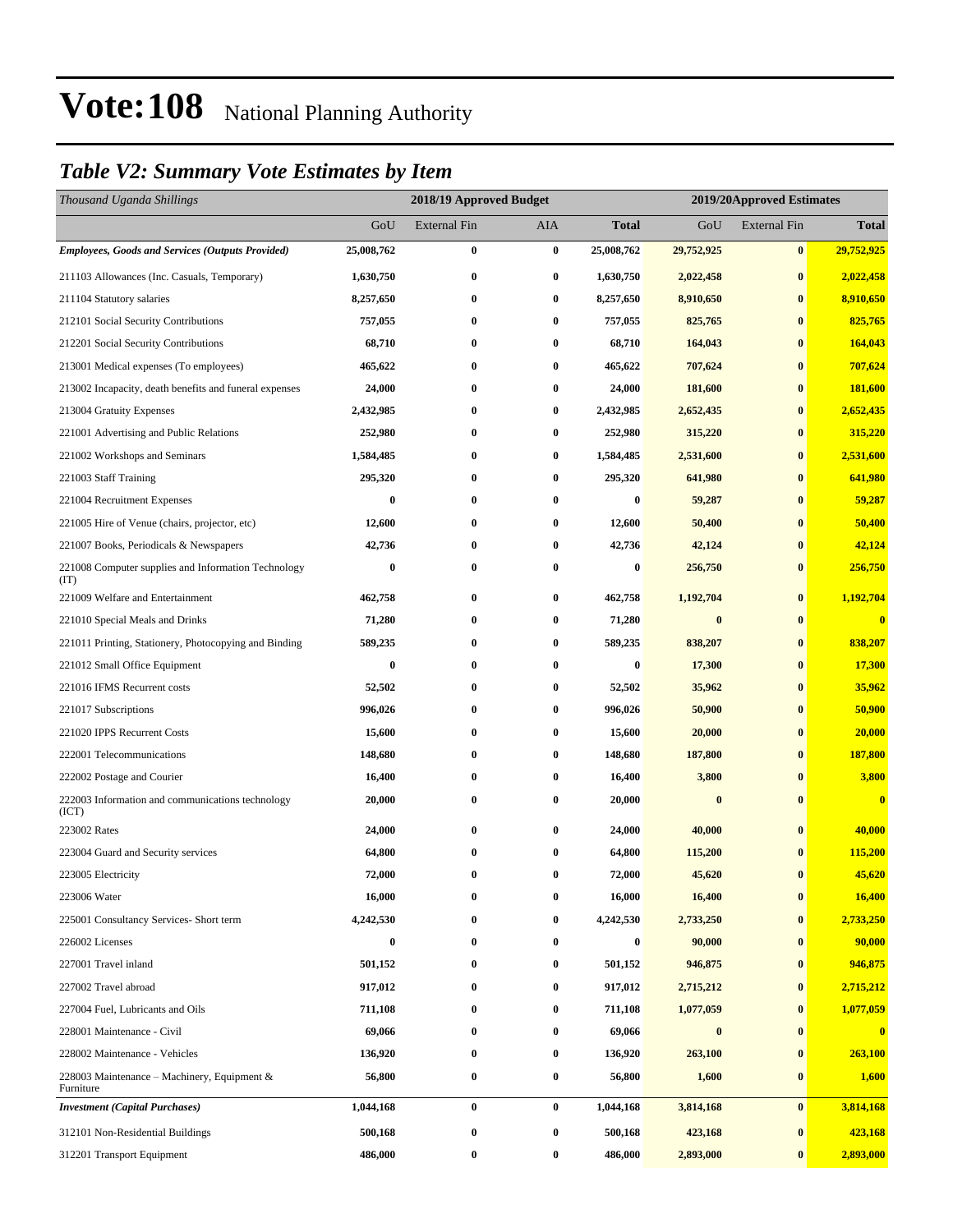| 312203 Furniture & Fixtures    | 0          |  | $\bf{0}$   | 300,000      | 300,000                 |
|--------------------------------|------------|--|------------|--------------|-------------------------|
| 312211 Office Equipment        | 58,000     |  | 58,000     | $\mathbf{0}$ | $\overline{\mathbf{0}}$ |
| 312213 ICT Equipment           | 0          |  | $\bf{0}$   | 198,000      | 198,000                 |
| <b>Grand Total Vote 108</b>    | 26,052,930 |  | 26.052.930 | 33,567,093   | 33,567,093              |
| <b>Total Excluding Arrears</b> | 26,052,930 |  | 26,052,930 | 33,567,093   | 33,567,093              |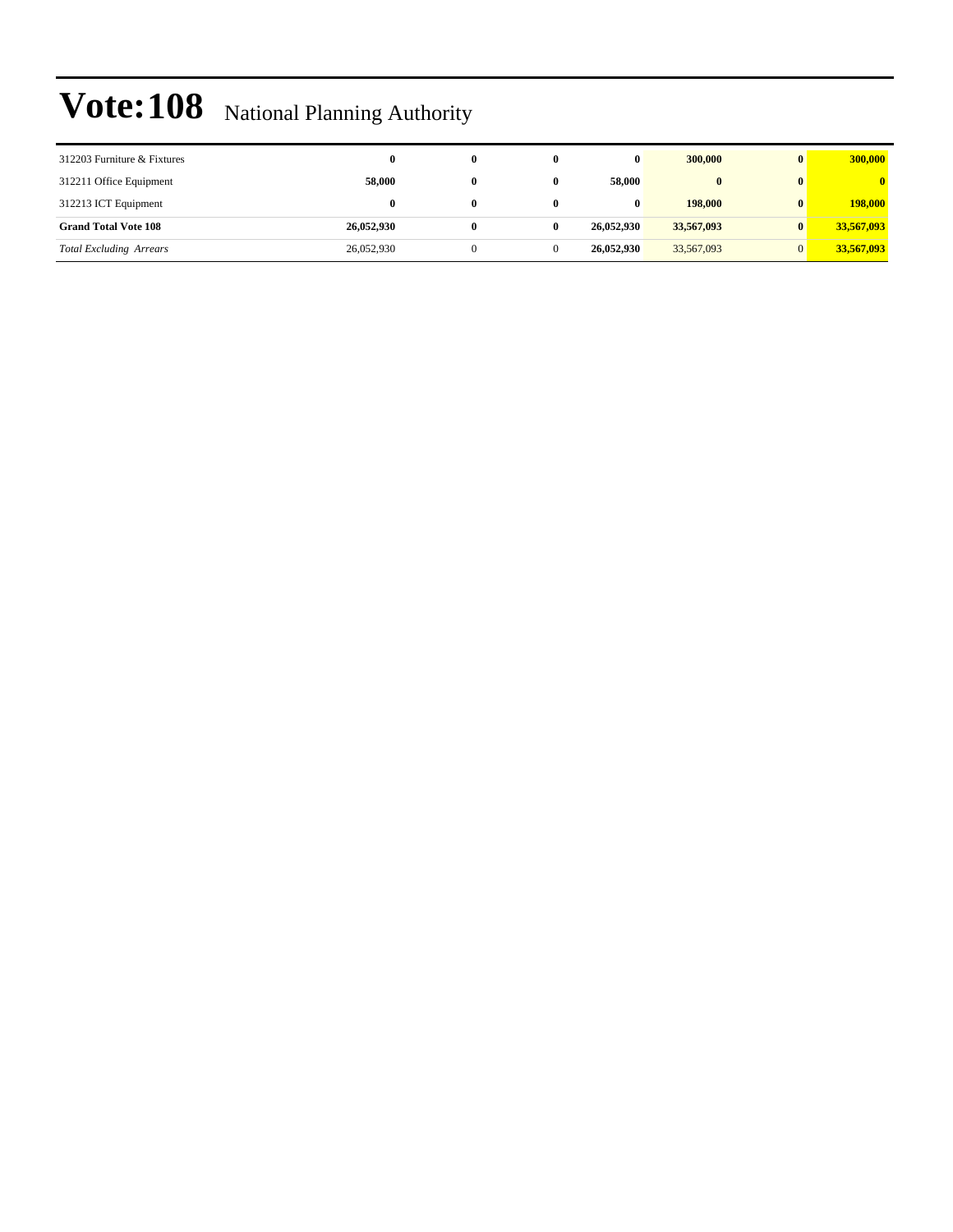#### *Table V3: Detailed Estimates by Programme, Sub Programme, Output and Item*

#### *Programme :1325 Development Planning*

*Recurrent Budget Estimates*

#### **SubProgramme 07 National Planning**

| Thousand Uganda Shillings                                      |                  | 2018/19 Approved Budget |                  |              |                | 2019/20 Approved Estimates |              |
|----------------------------------------------------------------|------------------|-------------------------|------------------|--------------|----------------|----------------------------|--------------|
| <b>Outputs Provided</b>                                        | Wage             | Non Wage                | <b>AIA</b>       | <b>Total</b> | Wage           | Non Wage                   | <b>Total</b> |
| Output 132501 Functional Planning Systems and Frameworks/Plans |                  |                         |                  |              |                |                            |              |
| 211103 Allowances (Inc. Casuals, Temporary)                    | $\mathbf{0}$     | 56,190                  | $\overline{0}$   | 56,190       | $\overline{0}$ | 95,759                     | 95,759       |
| 211104 Statutory salaries                                      | 736,260          | $\boldsymbol{0}$        | $\boldsymbol{0}$ | 736,260      | 492,450        | $\mathbf{0}$               | 492,450      |
| 212101 Social Security Contributions                           | $\mathbf{0}$     | 76,356                  | $\mathbf{0}$     | 76,356       | $\mathbf{0}$   | 49,245                     | 49,245       |
| 213001 Medical expenses (To employees)                         | $\boldsymbol{0}$ | 41,400                  | 0                | 41,400       | $\mathbf{0}$   | 23,411                     | 23,411       |
| 213004 Gratuity Expenses                                       | $\mathbf{0}$     | 229,068                 | $\overline{0}$   | 229,068      | $\mathbf{0}$   | 147,735                    | 147,735      |
| 221002 Workshops and Seminars                                  | $\mathbf{0}$     | 416,000                 | $\mathbf{0}$     | 416,000      | $\overline{0}$ | 988,300                    | 988,300      |
| 221003 Staff Training                                          | $\mathbf{0}$     | 43,320                  | $\overline{0}$   | 43,320       | $\mathbf{0}$   | $\overline{0}$             | $\mathbf{0}$ |
| 221009 Welfare and Entertainment                               | $\mathbf{0}$     | 34,040                  | $\overline{0}$   | 34,040       | $\mathbf{0}$   | 21,256                     | 21,256       |
| 221011 Printing, Stationery, Photocopying and Binding          | $\mathbf{0}$     | 42,700                  | $\mathbf{0}$     | 42,700       | $\mathbf{0}$   | $\mathbf{0}$               | $\mathbf{0}$ |
| 221017 Subscriptions                                           | $\Omega$         | $\overline{0}$          | $\mathbf{0}$     | $\mathbf{0}$ | $\overline{0}$ | 8,000                      | 8,000        |
| 222001 Telecommunications                                      | $\mathbf{0}$     | 9,600                   | $\boldsymbol{0}$ | 9,600        | $\mathbf{0}$   | 5,760                      | 5,760        |
| 225001 Consultancy Services- Short term                        | $\overline{0}$   | 973,360                 | $\overline{0}$   | 973,360      | $\mathbf{0}$   | 969,000                    | 969,000      |
| 227001 Travel inland                                           | $\overline{0}$   | 144,840                 | $\overline{0}$   | 144,840      | $\mathbf{0}$   | 351,300                    | 351,300      |
| 227002 Travel abroad                                           | $\mathbf{0}$     | 120,000                 | $\mathbf{0}$     | 120,000      | $\mathbf{0}$   | 68,900                     | 68,900       |
| 227004 Fuel, Lubricants and Oils                               | $\mathbf{0}$     | 62,208                  | $\overline{0}$   | 62,208       | $\mathbf{0}$   | 42,682                     | 42,682       |
| <b>Total Cost of Output 01</b>                                 | 736,260          | 2,249,082               | 0                | 2,985,342    | 492,450        | 2,771,347                  | 3,263,797    |
| <b>Total Cost Of Outputs Provided</b>                          | 736,260          | 2,249,082               | $\bf{0}$         | 2,985,342    | 492,450        | 2,771,347                  | 3,263,797    |
| <b>Total Cost for SubProgramme 07</b>                          | 736,260          | 2,249,082               | $\bf{0}$         | 2,985,342    | 492,450        | 2,771,347                  | 3,263,797    |
| <b>Total Excluding Arrears</b>                                 | 736,260          | 2,249,082               | $\mathbf{0}$     | 2,985,342    | 492,450        | 2,771,347                  | 3,263,797    |

#### **SubProgramme 08 Sector Planning**

| Thousand Uganda Shillings                                              |                | 2018/19 Approved Budget |                |              |                | 2019/20 Approved Estimates |               |
|------------------------------------------------------------------------|----------------|-------------------------|----------------|--------------|----------------|----------------------------|---------------|
| <b>Outputs Provided</b>                                                | Wage           | Non Wage                | AIA            | <b>Total</b> | Wage           | Non Wage                   | <b>Total</b>  |
| Output 132502 Strenghening Planning capacity at National and LG Levels |                |                         |                |              |                |                            |               |
| 211103 Allowances (Inc. Casuals, Temporary)                            | $\mathbf{0}$   | 4,095                   | $\theta$       | 4,095        | $\overline{0}$ | 86,980                     | 86,980        |
| 211104 Statutory salaries                                              | 1,161,555      | $\bf{0}$                | $\overline{0}$ | 1,161,555    | 1,545,660      | 0                          | 1,545,660     |
| 212101 Social Security Contributions                                   | $\overline{0}$ | 124,671                 | $\Omega$       | 124,671      | $\mathbf{0}$   | 154,566                    | 154,566       |
| 213001 Medical expenses (To employees)                                 | $\overline{0}$ | 55,500                  | $\theta$       | 55,500       | $\mathbf{0}$   | 70,233                     | 70,233        |
| 213004 Gratuity Expenses                                               | $\overline{0}$ | 374,013                 | $\theta$       | 374,013      | $\mathbf{0}$   | 463,698                    | 463,698       |
| 221002 Workshops and Seminars                                          | $\overline{0}$ | 226,390                 | $\theta$       | 226,390      | $\mathbf{0}$   | 153,200                    | 153,200       |
| 221003 Staff Training                                                  | $\mathbf{0}$   | $\mathbf{0}$            | $\Omega$       | $\bf{0}$     | $\overline{0}$ | 82,000                     | 82,000        |
| 221005 Hire of Venue (chairs, projector, etc)                          | $\mathbf{0}$   | 2,000                   | $\overline{0}$ | 2,000        | $\mathbf{0}$   | $\overline{0}$             | $\mathbf{0}$  |
| 221009 Welfare and Entertainment                                       | $\Omega$       | 50,800                  | $\overline{0}$ | 50,800       | $\overline{0}$ | 60,768                     | 60,768        |
| 221011 Printing, Stationery, Photocopying and Binding                  | $\mathbf{0}$   | $\boldsymbol{0}$        | $\overline{0}$ | $\bf{0}$     | $\overline{0}$ | 7,400                      | 7,400         |
| 221017 Subscriptions                                                   | $\Omega$       | $\mathbf{0}$            | $\overline{0}$ | $\bf{0}$     | $\mathbf{0}$   | 3,000                      | 3,000         |
| 222001 Telecommunications                                              | $\mathbf{0}$   | 14,640                  | $\overline{0}$ | 14,640       | $\mathbf{0}$   | 19,000                     | <b>19,000</b> |
|                                                                        |                |                         |                |              |                |                            |               |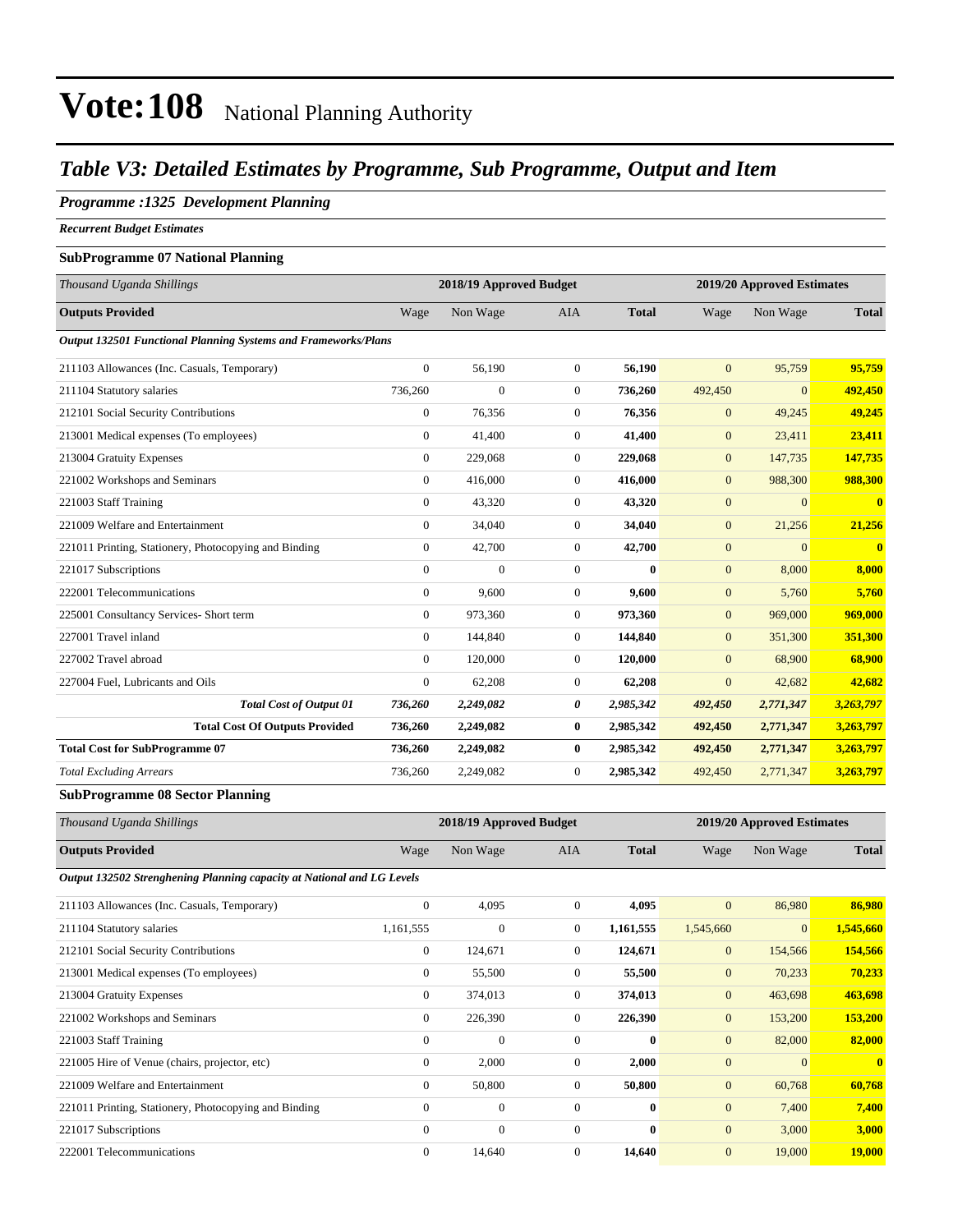| 225001 Consultancy Services- Short term                                | $\overline{0}$   | 93,000                  | $\theta$         | 93,000       | $\mathbf{0}$     | 50,000                     | 50,000       |
|------------------------------------------------------------------------|------------------|-------------------------|------------------|--------------|------------------|----------------------------|--------------|
| 227001 Travel inland                                                   | $\boldsymbol{0}$ | 32,700                  | $\mathbf{0}$     | 32,700       | $\mathbf{0}$     | 221,300                    | 221,300      |
| 227002 Travel abroad                                                   | $\boldsymbol{0}$ | 8,350                   | $\mathbf{0}$     | 8,350        | $\mathbf{0}$     | 137,900                    | 137,900      |
| 227004 Fuel, Lubricants and Oils                                       | $\boldsymbol{0}$ | 105,408                 | $\boldsymbol{0}$ | 105,408      | $\boldsymbol{0}$ | 150,055                    | 150,055      |
| <b>Total Cost of Output 02</b>                                         | 1,161,555        | 1,091,567               | 0                | 2,253,122    | 1,545,660        | 1,660,100                  | 3,205,760    |
| <b>Total Cost Of Outputs Provided</b>                                  | 1,161,555        | 1,091,567               | $\bf{0}$         | 2,253,122    | 1,545,660        | 1,660,100                  | 3,205,760    |
| <b>Total Cost for SubProgramme 08</b>                                  | 1,161,555        | 1,091,567               | $\bf{0}$         | 2,253,122    | 1,545,660        | 1,660,100                  | 3,205,760    |
| <b>Total Excluding Arrears</b>                                         | 1,161,555        | 1,091,567               | $\boldsymbol{0}$ | 2,253,122    | 1,545,660        | 1,660,100                  | 3,205,760    |
| <b>SubProgramme 09 Local Government Planning</b>                       |                  |                         |                  |              |                  |                            |              |
| Thousand Uganda Shillings                                              |                  | 2018/19 Approved Budget |                  |              |                  | 2019/20 Approved Estimates |              |
| <b>Outputs Provided</b>                                                | Wage             | Non Wage                | AIA              | <b>Total</b> | Wage             | Non Wage                   | <b>Total</b> |
| Output 132502 Strenghening Planning capacity at National and LG Levels |                  |                         |                  |              |                  |                            |              |
| 211104 Statutory salaries                                              | 211,500          | $\boldsymbol{0}$        | $\mathbf{0}$     | 211,500      | 319,800          | $\overline{0}$             | 319,800      |
| 212101 Social Security Contributions                                   | $\boldsymbol{0}$ | 21,150                  | $\mathbf{0}$     | 21,150       | $\boldsymbol{0}$ | 31,980                     | 31,980       |
| 213001 Medical expenses (To employees)                                 | $\boldsymbol{0}$ | 11,100                  | $\mathbf{0}$     | 11,100       | $\mathbf{0}$     | 11,706                     | 11,706       |
| 213004 Gratuity Expenses                                               | $\boldsymbol{0}$ | 63,450                  | $\mathbf{0}$     | 63,450       | $\boldsymbol{0}$ | 95,940                     | 95,940       |
| 221002 Workshops and Seminars                                          | $\boldsymbol{0}$ | 130,000                 | $\mathbf{0}$     | 130,000      | $\boldsymbol{0}$ | 315,000                    | 315,000      |
| 221009 Welfare and Entertainment                                       | $\boldsymbol{0}$ | 8,620                   | $\mathbf{0}$     | 8,620        | $\boldsymbol{0}$ | 10,128                     | 10,128       |
| 222001 Telecommunications                                              | $\boldsymbol{0}$ | 3,120                   | $\mathbf{0}$     | 3,120        | $\boldsymbol{0}$ | 3,120                      | 3,120        |
| 225001 Consultancy Services- Short term                                | $\boldsymbol{0}$ | 32,040                  | $\mathbf{0}$     | 32,040       | $\boldsymbol{0}$ | 171,000                    | 171,000      |
| 227001 Travel inland                                                   | $\overline{0}$   | $\mathbf{0}$            | $\mathbf{0}$     | $\bf{0}$     | $\boldsymbol{0}$ | 18,900                     | 18,900       |
| 227002 Travel abroad                                                   | $\boldsymbol{0}$ | $\mathbf{0}$            | $\mathbf{0}$     | $\bf{0}$     | $\boldsymbol{0}$ | 52,500                     | 52,500       |
| 227004 Fuel, Lubricants and Oils                                       | $\boldsymbol{0}$ | 23,328                  | $\mathbf{0}$     | 23,328       | $\mathbf{0}$     | 26,503                     | 26,503       |
| <b>Total Cost of Output 02</b>                                         | 211,500          | 292,808                 | 0                | 504,308      | 319,800          | 736,777                    | 1,056,577    |
| <b>Total Cost Of Outputs Provided</b>                                  | 211,500          | 292,808                 | $\bf{0}$         | 504,308      | 319,800          | 736,777                    | 1,056,577    |
| <b>Total Cost for SubProgramme 09</b>                                  | 211,500          | 292,808                 | $\bf{0}$         | 504,308      | 319,800          | 736,777                    | 1,056,577    |
| <b>Total Excluding Arrears</b>                                         | 211,500          | 292,808                 | $\mathbf{0}$     | 504,308      | 319,800          | 736,777                    | 1,056,577    |
| N/A                                                                    |                  |                         |                  |              |                  |                            |              |
|                                                                        |                  | GoU External Fin        | <b>AIA</b>       | <b>Total</b> | GoU              | <b>External Fin</b>        | <b>Total</b> |
| <b>Total Cost for Programme 25</b>                                     | 5,742,772        | $\bf{0}$                | $\bf{0}$         | 5,742,772    | 7,526,134        | $\bf{0}$                   | 7,526,134    |
| <b>Total Excluding Arrears</b>                                         | 5,742,772        | $\boldsymbol{0}$        | $\mathbf{0}$     | 5,742,772    | 7,526,134        | $\mathbf{0}$               | 7,526,134    |
| Programme :1326 Development Performance                                |                  |                         |                  |              |                  |                            |              |
| <b>Recurrent Budget Estimates</b>                                      |                  |                         |                  |              |                  |                            |              |
| <b>SubProgramme 05 ICT</b>                                             |                  |                         |                  |              |                  |                            |              |
| Thousand Uganda Shillings                                              |                  | 2018/19 Approved Budget |                  |              |                  | 2019/20 Approved Estimates |              |
| <b>Outputs Provided</b>                                                | Wage             | Non Wage                | AIA              | <b>Total</b> | Wage             | Non Wage                   | <b>Total</b> |
| <b>Output 132601 Functional Think Tank</b>                             |                  |                         |                  |              |                  |                            |              |
| 211104 Statutory salaries                                              | 273,900          | $\boldsymbol{0}$        | $\mathbf{0}$     | 273,900      | 273,900          | $\boldsymbol{0}$           | 273,900      |
| 212101 Social Security Contributions                                   | $\boldsymbol{0}$ | 27,390                  | $\boldsymbol{0}$ | 27,390       | $\mathbf{0}$     | 27,390                     | 27,390       |
| 213001 Medical expenses (To employees)                                 | 0                | 11,100                  | $\boldsymbol{0}$ | 11,100       | $\boldsymbol{0}$ | 11,706                     | 11,706       |
| 213004 Gratuity Expenses                                               | $\boldsymbol{0}$ | 61,470                  | $\mathbf{0}$     | 61,470       | $\mathbf{0}$     | 82,170                     | 82,170       |
| 221002 Workshops and Seminars                                          | $\boldsymbol{0}$ | 41,050                  | $\mathbf{0}$     | 41,050       | $\boldsymbol{0}$ | $\overline{0}$             |              |
| 221003 Staff Training                                                  | $\boldsymbol{0}$ | $\boldsymbol{0}$        | $\boldsymbol{0}$ | $\bf{0}$     | $\boldsymbol{0}$ | 34,000                     | 34,000       |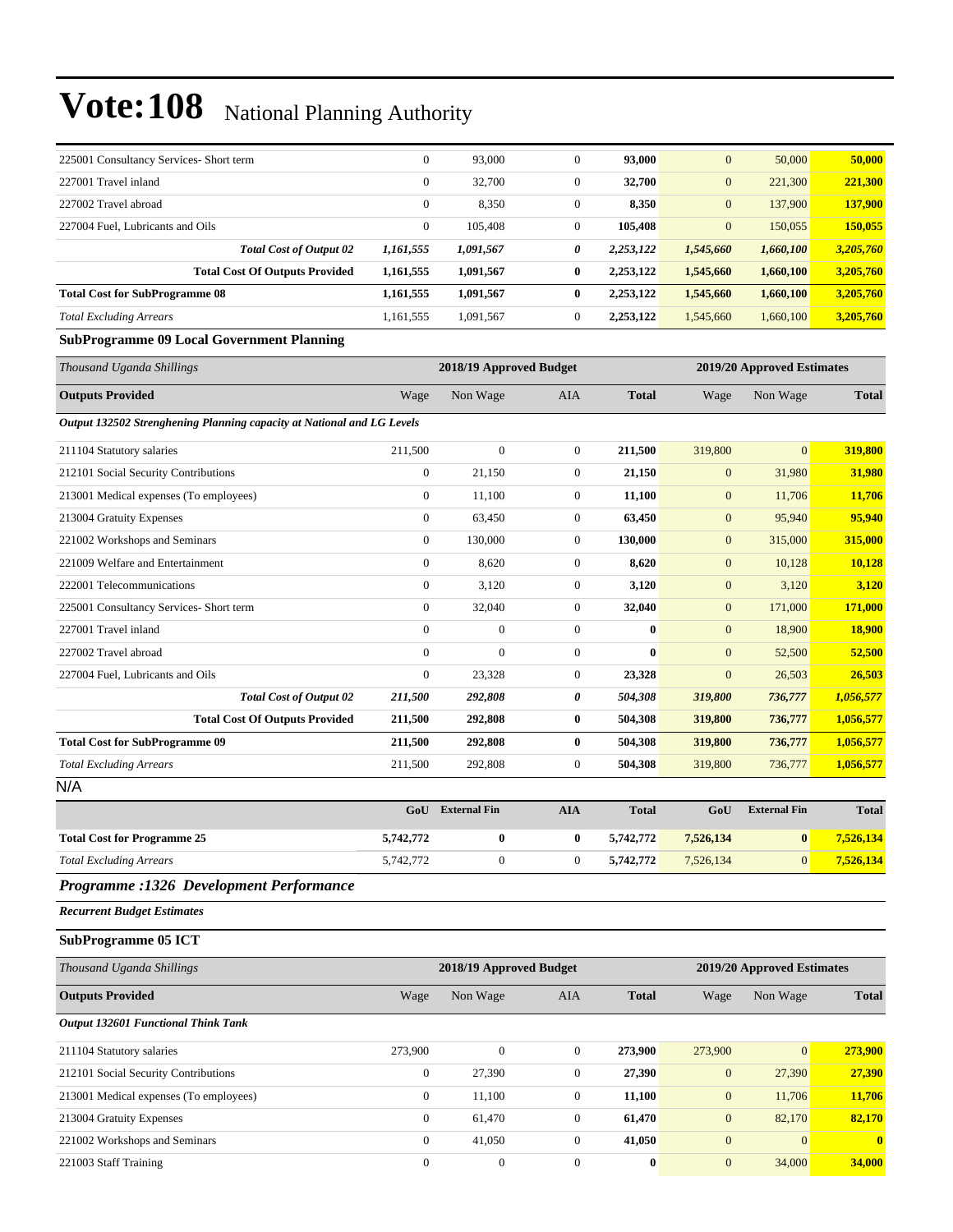| 221008 Computer supplies and Information Technology (IT) | $\boldsymbol{0}$ | $\boldsymbol{0}$        | $\boldsymbol{0}$ | $\bf{0}$     | $\mathbf{0}$     | 50,250                     | 50,250         |
|----------------------------------------------------------|------------------|-------------------------|------------------|--------------|------------------|----------------------------|----------------|
| 221009 Welfare and Entertainment                         | $\boldsymbol{0}$ | 10,420                  | $\mathbf{0}$     | 10,420       | $\mathbf{0}$     | 15,128                     | 15,128         |
| 221017 Subscriptions                                     | $\boldsymbol{0}$ | 10,266                  | $\mathbf{0}$     | 10,266       | $\boldsymbol{0}$ | $\mathbf{0}$               | $\bf{0}$       |
| 222001 Telecommunications                                | $\boldsymbol{0}$ | 3,120                   | $\mathbf{0}$     | 3,120        | $\mathbf{0}$     | 3,120                      | 3,120          |
| 222003 Information and communications technology (ICT)   | $\boldsymbol{0}$ | 20,000                  | $\boldsymbol{0}$ | 20,000       | $\mathbf{0}$     | $\overline{0}$             | $\bf{0}$       |
| 225001 Consultancy Services- Short term                  | $\boldsymbol{0}$ | 25,200                  | $\mathbf{0}$     | 25,200       | $\mathbf{0}$     | 110,000                    | 110,000        |
| 227001 Travel inland                                     | $\overline{0}$   | $\boldsymbol{0}$        | $\mathbf{0}$     | $\bf{0}$     | $\mathbf{0}$     | 2,400                      | 2,400          |
| 227002 Travel abroad                                     | $\boldsymbol{0}$ | $\overline{0}$          | $\mathbf{0}$     | $\bf{0}$     | $\mathbf{0}$     | 56,000                     | 56,000         |
| 227004 Fuel, Lubricants and Oils                         | $\overline{0}$   | 22,464                  | $\boldsymbol{0}$ | 22,464       | $\mathbf{0}$     | 25,522                     | <u>25,522</u>  |
| 228003 Maintenance - Machinery, Equipment & Furniture    | $\boldsymbol{0}$ | 50,400                  | $\boldsymbol{0}$ | 50,400       | $\mathbf{0}$     | $\overline{0}$             | $\bf{0}$       |
| <b>Total Cost of Output 01</b>                           | 273,900          | 282,880                 | 0                | 556,780      | 273,900          | 417,685                    | 691,585        |
| <b>Total Cost Of Outputs Provided</b>                    | 273,900          | 282,880                 | $\bf{0}$         | 556,780      | 273,900          | 417,685                    | 691,585        |
| <b>Total Cost for SubProgramme 05</b>                    | 273,900          | 282,880                 | $\bf{0}$         | 556,780      | 273,900          | 417,685                    | 691,585        |
| <b>Total Excluding Arrears</b>                           | 273,900          | 282,880                 | $\boldsymbol{0}$ | 556,780      | 273,900          | 417,685                    | 691,585        |
| <b>SubProgramme 06 Governance</b>                        |                  |                         |                  |              |                  |                            |                |
| Thousand Uganda Shillings                                |                  | 2018/19 Approved Budget |                  |              |                  | 2019/20 Approved Estimates |                |
| <b>Outputs Provided</b>                                  | Wage             | Non Wage                | AIA              | <b>Total</b> | Wage             | Non Wage                   | <b>Total</b>   |
| <b>Output 132601 Functional Think Tank</b>               |                  |                         |                  |              |                  |                            |                |
| 211103 Allowances (Inc. Casuals, Temporary)              | $\mathbf{0}$     | 302,295                 | $\boldsymbol{0}$ | 302,295      | $\mathbf{0}$     | 684,180                    | 684,180        |
| 211104 Statutory salaries                                | 361,650          | $\boldsymbol{0}$        | $\mathbf{0}$     | 361,650      | 1,096,850        | $\overline{0}$             | 1,096,850      |
| 212101 Social Security Contributions                     | $\boldsymbol{0}$ | $\boldsymbol{0}$        | $\mathbf{0}$     | $\bf{0}$     | $\mathbf{0}$     | 44,385                     | 44,385         |
| 212201 Social Security Contributions                     | $\boldsymbol{0}$ | 36,165                  | $\mathbf{0}$     | 36,165       | $\boldsymbol{0}$ | $\mathbf{0}$               | $\bf{0}$       |
| 213001 Medical expenses (To employees)                   | $\boldsymbol{0}$ | 18,500                  | $\mathbf{0}$     | 18,500       | $\boldsymbol{0}$ | 23,411                     | 23,411         |
| 213004 Gratuity Expenses                                 | $\mathbf{0}$     | 108,495                 | $\boldsymbol{0}$ | 108,495      | $\mathbf{0}$     | 133,155                    | 133,155        |
| 221001 Advertising and Public Relations                  | $\boldsymbol{0}$ | 30,000                  | $\mathbf{0}$     | 30,000       | $\boldsymbol{0}$ | 75,500                     | 75,500         |
| 221002 Workshops and Seminars                            | $\boldsymbol{0}$ | 193,600                 | $\mathbf{0}$     | 193,600      | $\mathbf{0}$     | 723,000                    | <b>723,000</b> |
| 221009 Welfare and Entertainment                         | $\boldsymbol{0}$ | 17,300                  | $\mathbf{0}$     | 17,300       | $\boldsymbol{0}$ | 18,152                     | 18,152         |
| 221010 Special Meals and Drinks                          | $\boldsymbol{0}$ | 6,090                   | $\mathbf{0}$     | 6,090        | $\mathbf{0}$     | $\overline{0}$             | $\bf{0}$       |
| 221011 Printing, Stationery, Photocopying and Binding    | $\boldsymbol{0}$ | 138,200                 | $\mathbf{0}$     | 138,200      | $\mathbf{0}$     | 422,423                    | 422,423        |
| 221017 Subscriptions                                     | $\overline{0}$   | 940,000                 | $\mathbf{0}$     | 940,000      | $\boldsymbol{0}$ | $\overline{0}$             | $\bf{0}$       |
| 222001 Telecommunications                                | $\boldsymbol{0}$ | 9,160                   | $\boldsymbol{0}$ | 9,160        | $\boldsymbol{0}$ | 8,190                      | 8,190          |
| 222002 Postage and Courier                               | $\boldsymbol{0}$ | 10,000                  | $\mathbf{0}$     | 10,000       | $\boldsymbol{0}$ | $\overline{0}$             | $\mathbf{0}$   |
| 225001 Consultancy Services- Short term                  | $\boldsymbol{0}$ | 152,750                 | $\boldsymbol{0}$ | 152,750      | $\boldsymbol{0}$ | 315,000                    | 315,000        |
| 227001 Travel inland                                     | $\mathbf{0}$     | 129,682                 | $\boldsymbol{0}$ | 129,682      | $\mathbf{0}$     | 124,480                    | 124,480        |
| 227002 Travel abroad                                     | $\boldsymbol{0}$ | 405,000                 | $\boldsymbol{0}$ | 405,000      | $\mathbf{0}$     | 1,042,020                  | 1,042,020      |
| 227004 Fuel, Lubricants and Oils                         | $\mathbf{0}$     | 31,968                  | $\boldsymbol{0}$ | 31,968       | $\mathbf{0}$     | 7,300                      | 7,300          |
| <b>Total Cost of Output 01</b>                           | 361,650          | 2,529,205               | 0                | 2,890,855    | 1,096,850        | 3,621,196                  | 4,718,046      |
| <b>Total Cost Of Outputs Provided</b>                    | 361,650          | 2,529,205               | $\bf{0}$         | 2,890,855    | 1,096,850        | 3,621,196                  | 4,718,046      |
| <b>Total Cost for SubProgramme 06</b>                    | 361,650          | 2,529,205               | $\bf{0}$         | 2,890,855    | 1,096,850        | 3,621,196                  | 4,718,046      |
| <b>Total Excluding Arrears</b>                           | 361,650          | 2,529,205               | $\boldsymbol{0}$ | 2,890,855    | 1,096,850        | 3,621,196                  | 4,718,046      |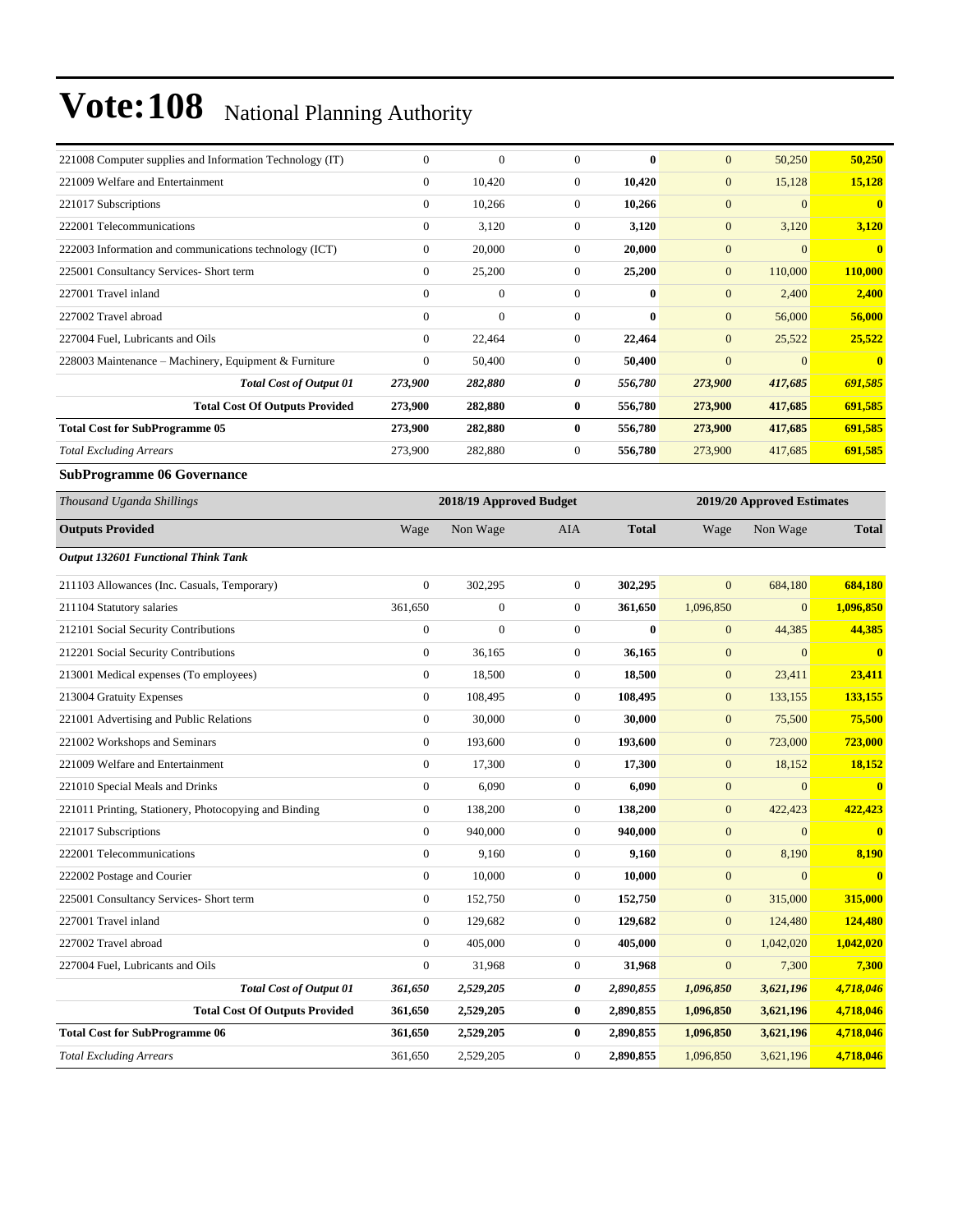### **SubProgramme 10 Research and Innovations**

| Thousand Uganda Shillings                             |                  | 2018/19 Approved Budget |                |              |                  | 2019/20 Approved Estimates |              |
|-------------------------------------------------------|------------------|-------------------------|----------------|--------------|------------------|----------------------------|--------------|
| <b>Outputs Provided</b>                               | Wage             | Non Wage                | <b>AIA</b>     | <b>Total</b> | Wage             | Non Wage                   | <b>Total</b> |
| <b>Output 132601 Functional Think Tank</b>            |                  |                         |                |              |                  |                            |              |
| 211103 Allowances (Inc. Casuals, Temporary)           | $\overline{0}$   | 70,100                  | $\overline{0}$ | 70,100       | $\overline{0}$   | 89,000                     | 89,000       |
| 211104 Statutory salaries                             | 349,200          | $\mathbf{0}$            | $\overline{0}$ | 349,200      | 333,528          | $\overline{0}$             | 333,528      |
| 212101 Social Security Contributions                  | $\overline{0}$   | 34,920                  | $\overline{0}$ | 34,920       | $\mathbf{0}$     | 33,353                     | 33,353       |
| 213001 Medical expenses (To employees)                | $\overline{0}$   | 18,500                  | $\overline{0}$ | 18,500       | $\mathbf{0}$     | 15,607                     | 15,607       |
| 213004 Gratuity Expenses                              | $\mathbf{0}$     | 104,760                 | $\overline{0}$ | 104,760      | $\mathbf{0}$     | 100,058                    | 100,058      |
| 221001 Advertising and Public Relations               | $\overline{0}$   | 40,000                  | $\overline{0}$ | 40,000       | $\mathbf{0}$     | 40,000                     | 40,000       |
| 221002 Workshops and Seminars                         | $\mathbf{0}$     | $\mathbf{0}$            | $\overline{0}$ | $\mathbf{0}$ | $\overline{0}$   | 600                        | 600          |
| 221005 Hire of Venue (chairs, projector, etc)         | $\overline{0}$   | 10,600                  | $\overline{0}$ | 10,600       | $\boldsymbol{0}$ | 42,400                     | 42,400       |
| 221009 Welfare and Entertainment                      | $\overline{0}$   | 17,300                  | $\overline{0}$ | 17,300       | $\mathbf{0}$     | 13,504                     | 13,504       |
| 221011 Printing, Stationery, Photocopying and Binding | $\boldsymbol{0}$ | 9,000                   | $\mathbf{0}$   | 9,000        | $\mathbf{0}$     | 16,000                     | 16,000       |
| 221017 Subscriptions                                  | $\overline{0}$   | 25,500                  | $\overline{0}$ | 25,500       | $\mathbf{0}$     | 25,500                     | 25,500       |
| 222001 Telecommunications                             | $\boldsymbol{0}$ | 5,500                   | $\mathbf{0}$   | 5,500        | $\mathbf{0}$     | 4,290                      | 4,290        |
| 227001 Travel inland                                  | $\Omega$         | 18,200                  | $\overline{0}$ | 18,200       | $\mathbf{0}$     | 4,400                      | 4,400        |
| 227002 Travel abroad                                  | $\overline{0}$   | 10.000                  | $\overline{0}$ | 10,000       | $\overline{0}$   | 30,000                     | 30,000       |
| 227004 Fuel, Lubricants and Oils                      | $\mathbf{0}$     | 38,410                  | $\overline{0}$ | 38,410       | $\boldsymbol{0}$ | 38,719                     | 38,719       |
| <b>Total Cost of Output 01</b>                        | 349,200          | 402,790                 | 0              | 751,990      | 333,528          | 453,432                    | 786,960      |
| <b>Total Cost Of Outputs Provided</b>                 | 349,200          | 402,790                 | $\bf{0}$       | 751,990      | 333,528          | 453,432                    | 786,960      |
| <b>Total Cost for SubProgramme 10</b>                 | 349,200          | 402,790                 | $\bf{0}$       | 751,990      | 333,528          | 453,432                    | 786,960      |
| <b>Total Excluding Arrears</b>                        | 349,200          | 402,790                 | $\mathbf{0}$   | 751,990      | 333,528          | 453,432                    | 786,960      |
| <b>SubProgramme 11 Monitoring and Evaluations</b>     |                  |                         |                |              |                  |                            |              |

| Thousand Uganda Shillings                             |                | 2018/19 Approved Budget |                |              |              | 2019/20 Approved Estimates |                         |  |
|-------------------------------------------------------|----------------|-------------------------|----------------|--------------|--------------|----------------------------|-------------------------|--|
| <b>Outputs Provided</b>                               | Wage           | Non Wage                | AIA            | <b>Total</b> | Wage         | Non Wage                   | <b>Total</b>            |  |
| Output 132601 Functional Think Tank                   |                |                         |                |              |              |                            |                         |  |
| 211103 Allowances (Inc. Casuals, Temporary)           | $\overline{0}$ | 39,900                  | $\overline{0}$ | 39,900       | $\mathbf{0}$ | 35,500                     | 35,500                  |  |
| 211104 Statutory salaries                             | 531,960        | $\boldsymbol{0}$        | $\overline{0}$ | 531,960      | 450,060      | $\mathbf{0}$               | 450,060                 |  |
| 212101 Social Security Contributions                  | $\bf{0}$       | 53,196                  | $\theta$       | 53,196       | $\mathbf{0}$ | 45,006                     | 45,006                  |  |
| 213001 Medical expenses (To employees)                | $\mathbf{0}$   | 22,200                  | $\overline{0}$ | 22,200       | $\mathbf{0}$ | 19,509                     | 19,509                  |  |
| 213004 Gratuity Expenses                              | $\mathbf{0}$   | 159,588                 | $\overline{0}$ | 159,588      | $\mathbf{0}$ | 135,018                    | 135,018                 |  |
| 221001 Advertising and Public Relations               | 0              | 19,200                  | $\overline{0}$ | 19,200       | $\mathbf{0}$ | $\mathbf{0}$               | $\overline{\mathbf{0}}$ |  |
| 221002 Workshops and Seminars                         | $\overline{0}$ | 442,970                 | $\theta$       | 442,970      | $\mathbf{0}$ | 164,000                    | 164,000                 |  |
| 221009 Welfare and Entertainment                      | $\mathbf{0}$   | 20,740                  | $\overline{0}$ | 20,740       | $\mathbf{0}$ | 16,880                     | 16,880                  |  |
| 221011 Printing, Stationery, Photocopying and Binding | $\mathbf{0}$   | 127,375                 | $\overline{0}$ | 127,375      | $\mathbf{0}$ | 47,000                     | 47,000                  |  |
| 222001 Telecommunications                             | $\overline{0}$ | 5,520                   | $\overline{0}$ | 5,520        | $\mathbf{0}$ | 4,560                      | 4,560                   |  |
| 225001 Consultancy Services- Short term               | $\overline{0}$ | 2,700,000               | $\overline{0}$ | 2,700,000    | $\mathbf{0}$ | 938,700                    | 938,700                 |  |
| 227001 Travel inland                                  | $\mathbf{0}$   | 100,000                 | $\overline{0}$ | 100,000      | $\mathbf{0}$ | 127,155                    | 127,155                 |  |
| 227002 Travel abroad                                  | $\theta$       | 150,000                 | $\theta$       | 150,000      | $\mathbf{0}$ | 50,000                     | 50,000                  |  |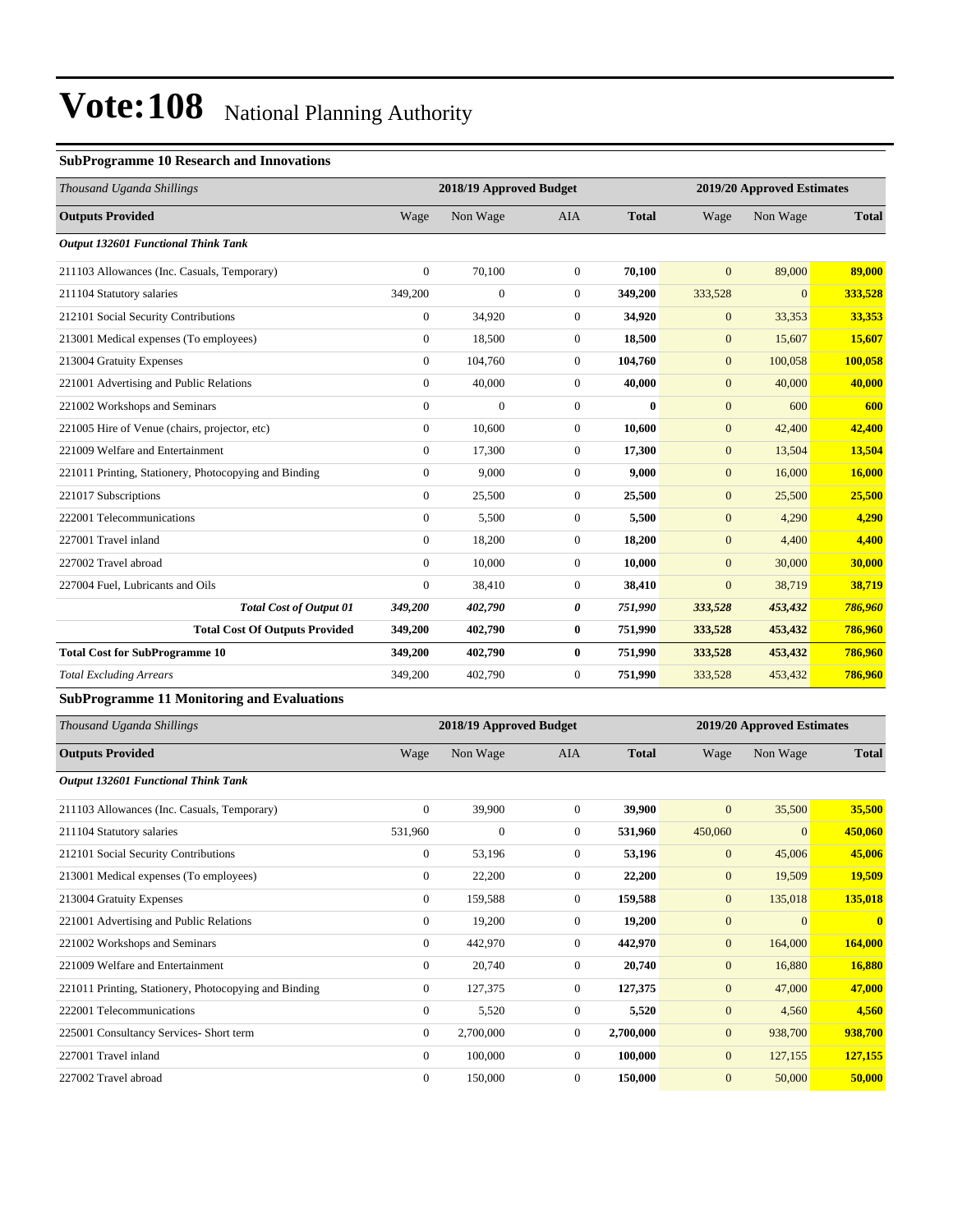| 227004 Fuel, Lubricants and Oils                                          | $\boldsymbol{0}$ | $\mathbf{0}$            | $\theta$         | $\bf{0}$     | $\mathbf{0}$     | 42,209                     | 42,209       |  |
|---------------------------------------------------------------------------|------------------|-------------------------|------------------|--------------|------------------|----------------------------|--------------|--|
| <b>Total Cost of Output 01</b>                                            | 531,960          | 3,840,689               | 0                | 4,372,649    | 450,060          | 1,625,537                  | 2,075,597    |  |
| <b>Total Cost Of Outputs Provided</b>                                     | 531,960          | 3,840,689               | $\bf{0}$         | 4,372,649    | 450,060          | 1,625,537                  | 2,075,597    |  |
| <b>Total Cost for SubProgramme 11</b>                                     | 531,960          | 3,840,689               | $\bf{0}$         | 4,372,649    | 450,060          | 1,625,537                  | 2,075,597    |  |
| <b>Total Excluding Arrears</b>                                            | 531,960          | 3,840,689               | $\boldsymbol{0}$ | 4,372,649    | 450,060          | 1,625,537                  | 2,075,597    |  |
| <b>SubProgramme 12 Macroeconomics</b>                                     |                  |                         |                  |              |                  |                            |              |  |
| Thousand Uganda Shillings                                                 |                  | 2018/19 Approved Budget |                  |              |                  | 2019/20 Approved Estimates |              |  |
| <b>Outputs Provided</b>                                                   | Wage             | Non Wage                | AIA              | <b>Total</b> | Wage             | Non Wage                   | <b>Total</b> |  |
| <b>Output 132601 Functional Think Tank</b>                                |                  |                         |                  |              |                  |                            |              |  |
| 211103 Allowances (Inc. Casuals, Temporary)                               | $\boldsymbol{0}$ | 62,588                  | $\mathbf{0}$     | 62,588       | $\mathbf{0}$     | 192,985                    | 192,985      |  |
| 211104 Statutory salaries                                                 | 258,510          | $\boldsymbol{0}$        | $\mathbf{0}$     | 258,510      | 552,510          | $\boldsymbol{0}$           | 552,510      |  |
| 212101 Social Security Contributions                                      | $\boldsymbol{0}$ | 25,851                  | $\mathbf{0}$     | 25,851       | $\boldsymbol{0}$ | 55,251                     | 55,251       |  |
| 213001 Medical expenses (To employees)                                    | $\boldsymbol{0}$ | 15,360                  | $\mathbf{0}$     | 15,360       | $\mathbf{0}$     | 31,215                     | 31,215       |  |
| 213004 Gratuity Expenses                                                  | $\boldsymbol{0}$ | 77,553                  | $\boldsymbol{0}$ | 77,553       | $\boldsymbol{0}$ | 165,753                    | 165,753      |  |
| 221002 Workshops and Seminars                                             | $\boldsymbol{0}$ | 30,725                  | $\mathbf{0}$     | 30,725       | $\boldsymbol{0}$ | 59,500                     | 59,500       |  |
| 221003 Staff Training                                                     | $\boldsymbol{0}$ | $\boldsymbol{0}$        | $\mathbf{0}$     | $\bf{0}$     | $\boldsymbol{0}$ | 49,450                     | 49,450       |  |
| 221005 Hire of Venue (chairs, projector, etc)                             | $\boldsymbol{0}$ | $\boldsymbol{0}$        | $\overline{0}$   | $\bf{0}$     | $\boldsymbol{0}$ | 8,000                      | 8,000        |  |
| 221008 Computer supplies and Information Technology (IT)                  | $\boldsymbol{0}$ | $\mathbf{0}$            | $\mathbf{0}$     | $\bf{0}$     | $\overline{0}$   | 15,000                     | 15,000       |  |
| 221009 Welfare and Entertainment                                          | $\boldsymbol{0}$ | 13.860                  | $\mathbf{0}$     | 13,860       | $\mathbf{0}$     | 28,008                     | 28,008       |  |
| 221011 Printing, Stationery, Photocopying and Binding                     | $\boldsymbol{0}$ | 41,600                  | $\mathbf{0}$     | 41,600       | $\boldsymbol{0}$ | 7,300                      | 7,300        |  |
| 222001 Telecommunications                                                 | $\boldsymbol{0}$ | 3,120                   | $\mathbf{0}$     | 3,120        | $\boldsymbol{0}$ | 7,200                      | 7,200        |  |
| 225001 Consultancy Services- Short term                                   | $\boldsymbol{0}$ | $\boldsymbol{0}$        | $\boldsymbol{0}$ | $\bf{0}$     | $\boldsymbol{0}$ | 136,550                    | 136,550      |  |
| 226002 Licenses                                                           | $\overline{0}$   | $\mathbf{0}$            | $\mathbf{0}$     | $\bf{0}$     | $\mathbf{0}$     | 90,000                     | 90,000       |  |
| 227001 Travel inland                                                      | $\boldsymbol{0}$ | $\mathbf{0}$            | $\theta$         | $\bf{0}$     | $\mathbf{0}$     | 21,200                     | 21,200       |  |
| 227002 Travel abroad                                                      | $\overline{0}$   | $\mathbf{0}$            | $\mathbf{0}$     | $\bf{0}$     | $\boldsymbol{0}$ | 44,000                     | 44,000       |  |
| 227004 Fuel, Lubricants and Oils                                          | $\boldsymbol{0}$ | 24,624                  | $\mathbf{0}$     | 24,624       | $\mathbf{0}$     | 58,702                     | 58,702       |  |
| <b>Total Cost of Output 01</b>                                            | 258,510          | 295,280                 | 0                | 553,790      | 552,510          | 970,113                    | 1,522,623    |  |
| <b>Total Cost Of Outputs Provided</b>                                     | 258,510          | 295,280                 | $\bf{0}$         | 553,790      | 552,510          | 970,113                    | 1,522,623    |  |
| <b>Total Cost for SubProgramme 12</b>                                     | 258,510          | 295,280                 | $\bf{0}$         | 553,790      | 552,510          | 970,113                    | 1,522,623    |  |
| <b>Total Excluding Arrears</b>                                            | 258,510          | 295,280                 | $\theta$         | 553,790      | 552,510          | 970,113                    | 1,522,623    |  |
| N/A                                                                       |                  |                         |                  |              |                  |                            |              |  |
|                                                                           | GoU              | <b>External Fin</b>     | <b>AIA</b>       | <b>Total</b> | GoU              | <b>External Fin</b>        | <b>Total</b> |  |
| <b>Total Cost for Programme 26</b>                                        | 9,126,064        | $\pmb{0}$               | $\bf{0}$         | 9,126,064    | 9,794,811        | $\bf{0}$                   | 9,794,811    |  |
| <b>Total Excluding Arrears</b>                                            | 9,126,064        | $\boldsymbol{0}$        | $\boldsymbol{0}$ | 9,126,064    | 9,794,811        | $\overline{0}$             | 9,794,811    |  |
| Programme :1327 General Management, Administration and Corporate Planning |                  |                         |                  |              |                  |                            |              |  |

*Recurrent Budget Estimates*

#### **SubProgramme 01 Head Quarters**

| Thousand Uganda Shillings                                                               | 2018/19 Approved Budget<br>2019/20 Approved Estimates |          |                |              |              |                |              |
|-----------------------------------------------------------------------------------------|-------------------------------------------------------|----------|----------------|--------------|--------------|----------------|--------------|
| <b>Outputs Provided</b>                                                                 | Wage                                                  | Non Wage | AIA            | <b>Total</b> | Wage         | Non Wage       | <b>Total</b> |
| Output 132702 Coordination of Global, Regional and Cross- Sectoral national Initiatives |                                                       |          |                |              |              |                |              |
| 211103 Allowances (Inc. Casuals, Temporary)                                             |                                                       | 59.573   | $\overline{0}$ | 59.573       | $\mathbf{0}$ | 437,784        | 437.784      |
| 211104 Statutory salaries                                                               | 2.124.899                                             | 0        | $\Omega$       | 2,124,899    | 2,313,287    | $\overline{0}$ | 2.313.287    |
| 212101 Social Security Contributions                                                    | $\theta$                                              | 212,490  | 0              | 212,490      | $\mathbf{0}$ | 244,979        | 244,979      |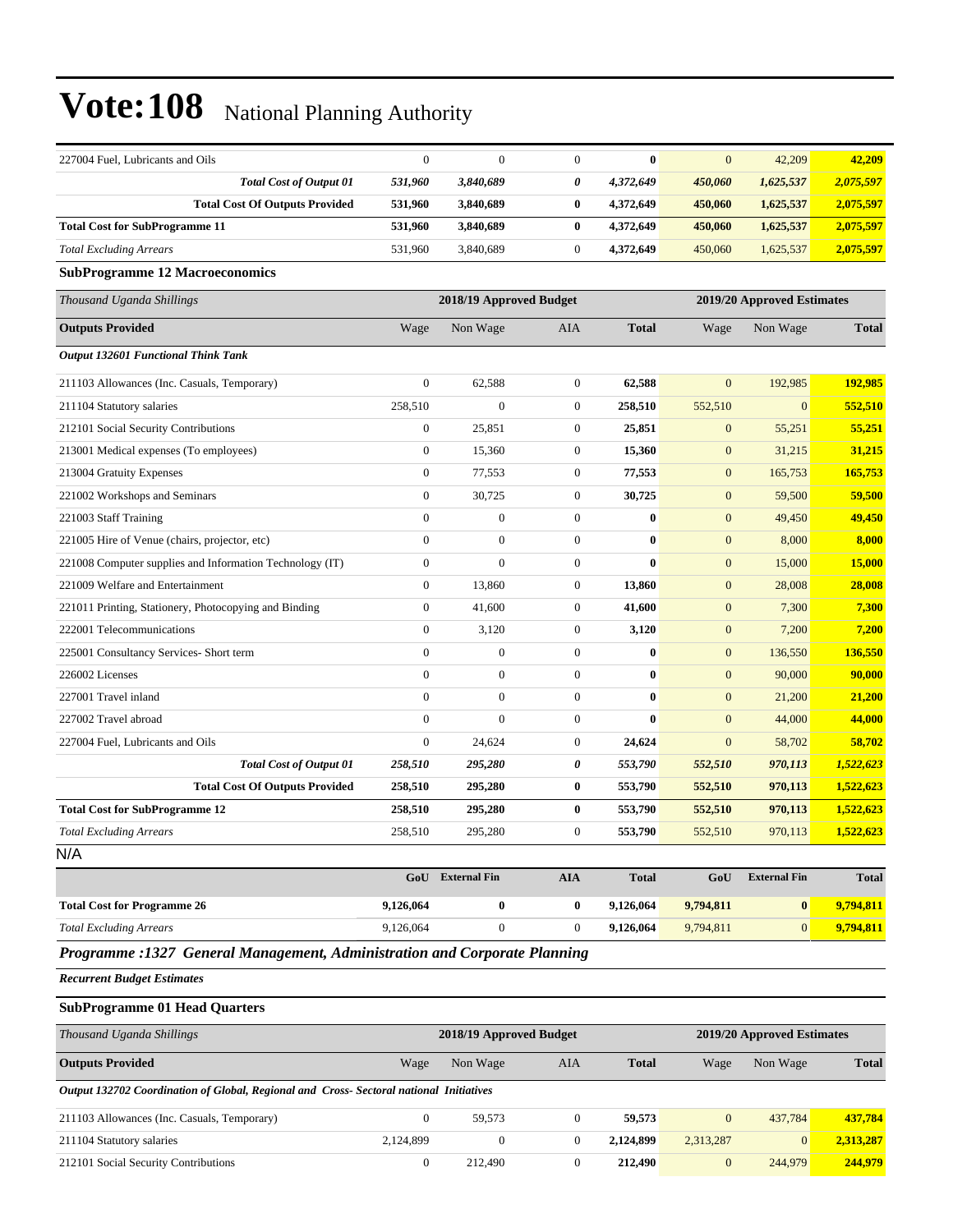| 212201 Social Security Contributions                  | $\Omega$       | $\overline{0}$ | $\Omega$       | $\mathbf{0}$ | $\mathbf{0}$   | 105,663        | 105,663      |
|-------------------------------------------------------|----------------|----------------|----------------|--------------|----------------|----------------|--------------|
| 213001 Medical expenses (To employees)                | $\mathbf{0}$   | 78,000         | $\overline{0}$ | 78,000       | $\mathbf{0}$   | $\overline{0}$ | $\mathbf{0}$ |
| 213004 Gratuity Expenses                              | $\bf{0}$       | 637,470        | 0              | 637,470      | $\mathbf{0}$   | 734,936        | 734,936      |
| 221001 Advertising and Public Relations               | $\mathbf{0}$   | 124,380        | $\overline{0}$ | 124,380      | $\mathbf{0}$   | 194,720        | 194,720      |
| 221009 Welfare and Entertainment                      | $\mathbf{0}$   | 146,858        | $\overline{0}$ | 146,858      | $\mathbf{0}$   | 223,120        | 223,120      |
| 221011 Printing, Stationery, Photocopying and Binding | $\bf{0}$       | 170,000        | $\overline{0}$ | 170,000      | $\mathbf{0}$   | $\overline{0}$ | $\mathbf{0}$ |
| 221017 Subscriptions                                  | $\Omega$       | $\mathbf{0}$   | $\overline{0}$ | $\bf{0}$     | $\mathbf{0}$   | 2,500          | 2,500        |
| 222001 Telecommunications                             | $\mathbf{0}$   | 27,240         | $\overline{0}$ | 27,240       | $\mathbf{0}$   | 105,840        | 105,840      |
| 225001 Consultancy Services- Short term               | $\mathbf{0}$   | 30,180         | $\overline{0}$ | 30,180       | $\mathbf{0}$   | 3,000          | 3,000        |
| 227001 Travel inland                                  | $\overline{0}$ | 59,590         | $\overline{0}$ | 59,590       | $\mathbf{0}$   | 54,960         | 54,960       |
| 227002 Travel abroad                                  | $\Omega$       | 172,620        | $\overline{0}$ | 172,620      | $\overline{0}$ | 1,129,120      | 1,129,120    |
| 227004 Fuel, Lubricants and Oils                      | $\mathbf{0}$   | 139,102        | $\overline{0}$ | 139,102      | $\mathbf{0}$   | 230,592        | 230,592      |
| <b>Total Cost of Output 02</b>                        | 2,124,899      | 1,857,503      | 0              | 3,982,402    | 2,313,287      | 3,467,213      | 5,780,500    |
| <b>Total Cost Of Outputs Provided</b>                 | 2,124,899      | 1,857,503      | $\bf{0}$       | 3,982,402    | 2,313,287      | 3,467,213      | 5,780,500    |
| <b>Total Cost for SubProgramme 01</b>                 | 2,124,899      | 1,857,503      | $\bf{0}$       | 3,982,402    | 2,313,287      | 3,467,213      | 5,780,500    |
| <b>Total Excluding Arrears</b>                        | 2,124,899      | 1,857,503      | $\overline{0}$ | 3,982,402    | 2,313,287      | 3,467,213      | 5,780,500    |

#### **SubProgramme 02 Internal Audit Department**

| Thousand Uganda Shillings                                        |                  | 2018/19 Approved Budget |                  |              |                | 2019/20 Approved Estimates |              |  |
|------------------------------------------------------------------|------------------|-------------------------|------------------|--------------|----------------|----------------------------|--------------|--|
| <b>Outputs Provided</b>                                          | Wage             | Non Wage                | <b>AIA</b>       | <b>Total</b> | Wage           | Non Wage                   | <b>Total</b> |  |
| <b>Output 132701 Finance and Administrative Support Services</b> |                  |                         |                  |              |                |                            |              |  |
| 211104 Statutory salaries                                        | 309,773          | $\mathbf{0}$            | $\overline{0}$   | 309,773      | 405,773        | $\overline{0}$             | 405,773      |  |
| 212101 Social Security Contributions                             | $\boldsymbol{0}$ | $\mathbf{0}$            | $\overline{0}$   | $\bf{0}$     | $\mathbf{0}$   | 40,577                     | 40,577       |  |
| 213001 Medical expenses (To employees)                           | $\mathbf{0}$     | $\mathbf{0}$            | $\overline{0}$   | 0            | $\mathbf{0}$   | 23,411                     | 23,411       |  |
| 213004 Gratuity Expenses                                         | $\mathbf{0}$     | $\Omega$                | $\mathbf{0}$     | 0            | $\overline{0}$ | 121,732                    | 121,732      |  |
| 221002 Workshops and Seminars                                    | $\mathbf{0}$     | 4,000                   | $\overline{0}$   | 4,000        | $\mathbf{0}$   | 4,000                      | 4,000        |  |
| 221009 Welfare and Entertainment                                 | $\mathbf{0}$     | $\Omega$                | $\mathbf{0}$     | $\bf{0}$     | $\mathbf{0}$   | 20,256                     | 20,256       |  |
| 221017 Subscriptions                                             | $\mathbf{0}$     | 3,000                   | $\overline{0}$   | 3,000        | $\mathbf{0}$   | 3,500                      | 3,500        |  |
| 222001 Telecommunications                                        | $\boldsymbol{0}$ | $\mathbf{0}$            | $\overline{0}$   | $\mathbf{0}$ | $\mathbf{0}$   | 5,040                      | 5,040        |  |
| 225001 Consultancy Services- Short term                          | $\mathbf{0}$     | $\mathbf{0}$            | $\mathbf{0}$     | $\bf{0}$     | $\mathbf{0}$   | 40,000                     | 40,000       |  |
| 227001 Travel inland                                             | $\mathbf{0}$     | 6,140                   | $\boldsymbol{0}$ | 6,140        | $\mathbf{0}$   | 6,140                      | 6,140        |  |
| 227002 Travel abroad                                             | $\mathbf{0}$     | 16,400                  | $\overline{0}$   | 16,400       | $\overline{0}$ | 16,400                     | 16,400       |  |
| 227004 Fuel, Lubricants and Oils                                 | $\mathbf{0}$     | $\mathbf{0}$            | $\overline{0}$   | $\bf{0}$     | $\mathbf{0}$   | 48,589                     | 48,589       |  |
| <b>Total Cost of Output 01</b>                                   | 309,773          | 29,540                  | 0                | 339,313      | 405,773        | 329,646                    | 735,419      |  |
| <b>Total Cost Of Outputs Provided</b>                            | 309,773          | 29,540                  | $\bf{0}$         | 339,313      | 405,773        | 329,646                    | 735,419      |  |
| <b>Total Cost for SubProgramme 02</b>                            | 309,773          | 29,540                  | $\bf{0}$         | 339,313      | 405,773        | 329,646                    | 735,419      |  |
| <b>Total Excluding Arrears</b>                                   | 309,773          | 29,540                  | $\overline{0}$   | 339,313      | 405,773        | 329,646                    | 735,419      |  |

#### **SubProgramme 03 Finance**

| Thousand Uganda Shillings                                        | 2018/19 Approved Budget |          |          |              |              | 2019/20 Approved Estimates |              |  |
|------------------------------------------------------------------|-------------------------|----------|----------|--------------|--------------|----------------------------|--------------|--|
| <b>Outputs Provided</b>                                          | Wage                    | Non Wage | AIA      | <b>Total</b> | Wage         | Non Wage                   | <b>Total</b> |  |
| <b>Output 132701 Finance and Administrative Support Services</b> |                         |          |          |              |              |                            |              |  |
| 211103 Allowances (Inc. Casuals, Temporary)                      | $\Omega$                | 46,000   | $\Omega$ | 46,000       | $\mathbf{0}$ | 38,010                     | 38.010       |  |
| 211104 Statutory salaries                                        | 306,600                 | $\Omega$ | $\Omega$ | 306,600      | 330,000      | $\overline{0}$             | 330,000      |  |
| 212101 Social Security Contributions                             | $\mathbf{0}$            | 30,660   | 0        | 30,660       | $\mathbf{0}$ | 33,000                     | 33,000       |  |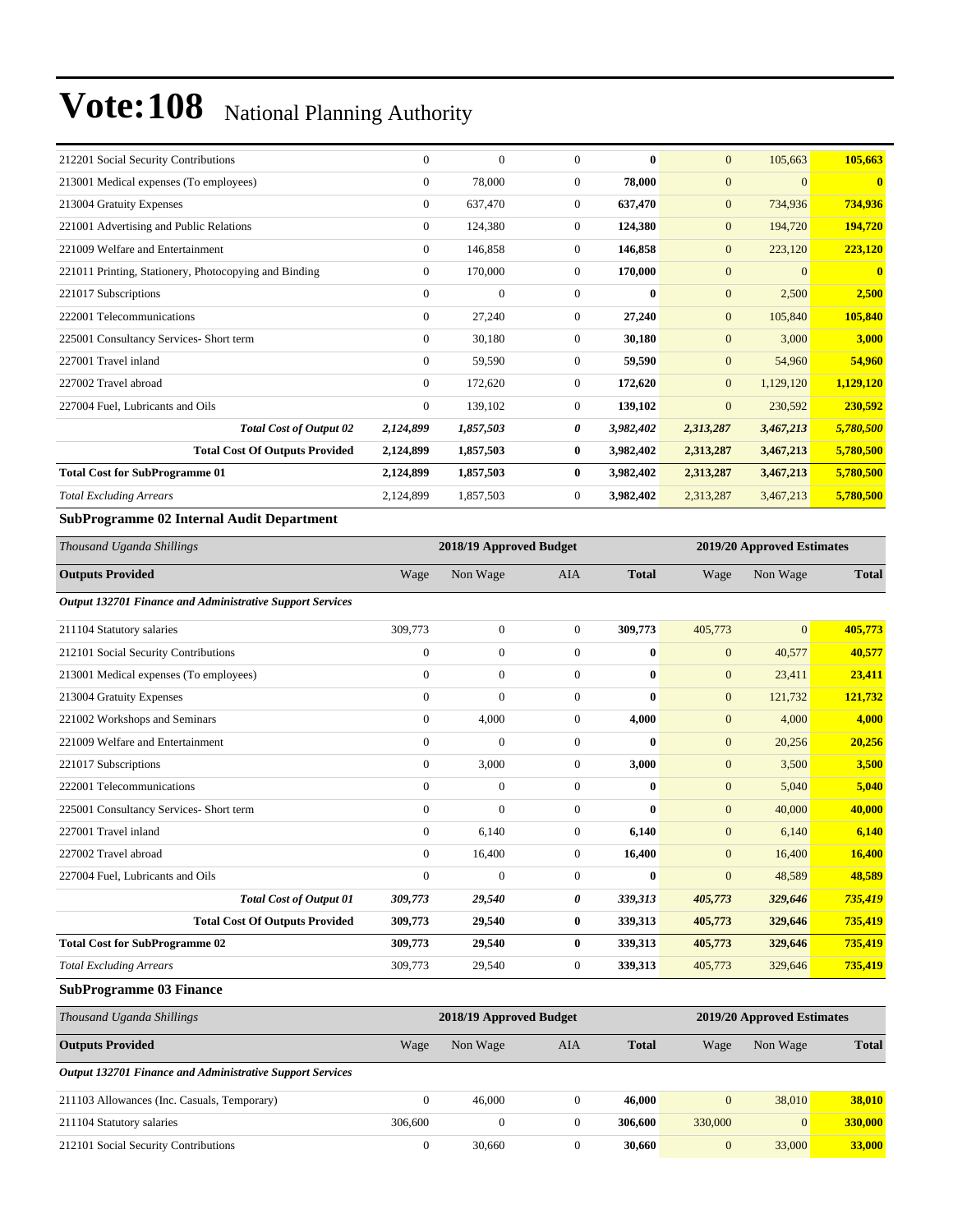| 213001 Medical expenses (To employees)                | $\Omega$       | 14,800  | $\overline{0}$   | 14,800  | $\overline{0}$ | 15,607   | 15,607  |
|-------------------------------------------------------|----------------|---------|------------------|---------|----------------|----------|---------|
| 213004 Gratuity Expenses                              | $\Omega$       | 91,980  | $\overline{0}$   | 91,980  | $\overline{0}$ | 99,000   | 99,000  |
| 221003 Staff Training                                 | 0              | 12,000  | $\overline{0}$   | 12,000  | $\overline{0}$ | 12,000   | 12,000  |
| 221009 Welfare and Entertainment                      | $\overline{0}$ | 13,860  | $\overline{0}$   | 13,860  | $\overline{0}$ | 13,504   | 13,504  |
| 221011 Printing, Stationery, Photocopying and Binding | $\overline{0}$ | 9,000   | $\overline{0}$   | 9,000   | $\overline{0}$ | 2,000    | 2,000   |
| 221016 IFMS Recurrent costs                           | $\Omega$       | 52,502  | $\mathbf{0}$     | 52,502  | $\overline{0}$ | 35,962   | 35,962  |
| 221017 Subscriptions                                  | $\Omega$       | 3,000   | $\overline{0}$   | 3,000   | $\overline{0}$ | 6,000    | 6,000   |
| 222001 Telecommunications                             | 0              | 7,120   | $\boldsymbol{0}$ | 7,120   | $\overline{0}$ | 5,120    | 5,120   |
| 227001 Travel inland                                  | $\Omega$       | 10,000  | $\overline{0}$   | 10,000  | $\overline{0}$ | 10,000   | 10,000  |
| 227002 Travel abroad                                  | 0              | 24,642  | $\overline{0}$   | 24,642  | $\overline{0}$ | 58,000   | 58,000  |
| 227004 Fuel, Lubricants and Oils                      | $\Omega$       | 28,944  | $\mathbf{0}$     | 28,944  | $\overline{0}$ | 31,708   | 31,708  |
| 228003 Maintenance - Machinery, Equipment & Furniture | $\overline{0}$ | 3,200   | $\mathbf{0}$     | 3,200   | $\overline{0}$ | $\Omega$ |         |
| <b>Total Cost of Output 01</b>                        | 306,600        | 347,708 | 0                | 654,308 | 330,000        | 359,911  | 689,911 |
| <b>Total Cost Of Outputs Provided</b>                 | 306,600        | 347,708 | $\bf{0}$         | 654,308 | 330,000        | 359,911  | 689,911 |
| <b>Total Cost for SubProgramme 03</b>                 | 306,600        | 347,708 | $\bf{0}$         | 654,308 | 330,000        | 359,911  | 689,911 |
| <b>Total Excluding Arrears</b>                        | 306,600        | 347,708 | $\overline{0}$   | 654,308 | 330,000        | 359,911  | 689,911 |
|                                                       |                |         |                  |         |                |          |         |

#### **SubProgramme 04 Human Resource and Administration**

| Thousand Uganda Shillings                                 |                  | 2018/19 Approved Budget |                  |              |              | 2019/20 Approved Estimates |              |  |
|-----------------------------------------------------------|------------------|-------------------------|------------------|--------------|--------------|----------------------------|--------------|--|
| <b>Outputs Provided</b>                                   | Wage             | Non Wage                | <b>AIA</b>       | <b>Total</b> | Wage         | Non Wage                   | <b>Total</b> |  |
| Output 132701 Finance and Administrative Support Services |                  |                         |                  |              |              |                            |              |  |
| 211103 Allowances (Inc. Casuals, Temporary)               | $\mathbf{0}$     | 971,509                 | $\overline{0}$   | 971.509      | $\mathbf{0}$ | 138,760                    | 138,760      |  |
| 211104 Statutory salaries                                 | 1,631,842        | $\overline{0}$          | $\overline{0}$   | 1,631,842    | 660,332      | $\overline{0}$             | 660,332      |  |
| 212101 Social Security Contributions                      | $\mathbf{0}$     | 150,371                 | $\boldsymbol{0}$ | 150,371      | $\mathbf{0}$ | 66,033                     | 66,033       |  |
| 212201 Social Security Contributions                      | $\mathbf{0}$     | 32,545                  | $\overline{0}$   | 32,545       | $\mathbf{0}$ | 58,380                     | 58,380       |  |
| 213001 Medical expenses (To employees)                    | $\mathbf{0}$     | 179,162                 | $\overline{0}$   | 179,162      | $\mathbf{0}$ | 461,807                    | 461,807      |  |
| 213002 Incapacity, death benefits and funeral expenses    | $\boldsymbol{0}$ | 24,000                  | $\overline{0}$   | 24,000       | $\mathbf{0}$ | 181,600                    | 181,600      |  |
| 213004 Gratuity Expenses                                  | $\mathbf{0}$     | 525,139                 | 0                | 525,139      | $\mathbf{0}$ | 373,240                    | 373,240      |  |
| 221001 Advertising and Public Relations                   | $\mathbf{0}$     | 39,400                  | $\boldsymbol{0}$ | 39,400       | $\mathbf{0}$ | 5,000                      | 5,000        |  |
| 221002 Workshops and Seminars                             | $\boldsymbol{0}$ | 89,750                  | $\boldsymbol{0}$ | 89,750       | $\mathbf{0}$ | 4,000                      | 4,000        |  |
| 221003 Staff Training                                     | $\overline{0}$   | 240,000                 | $\overline{0}$   | 240,000      | $\mathbf{0}$ | 134,130                    | 134,130      |  |
| 221004 Recruitment Expenses                               | $\Omega$         | $\overline{0}$          | $\overline{0}$   | $\bf{0}$     | $\mathbf{0}$ | 59,287                     | 59,287       |  |
| 221007 Books, Periodicals & Newspapers                    | $\mathbf{0}$     | 42,736                  | $\boldsymbol{0}$ | 42,736       | $\mathbf{0}$ | 42,124                     | 42,124       |  |
| 221008 Computer supplies and Information Technology (IT)  | $\Omega$         | $\theta$                | $\overline{0}$   | $\bf{0}$     | $\mathbf{0}$ | 191,500                    | 191,500      |  |
| 221009 Welfare and Entertainment                          | $\mathbf{0}$     | 128,960                 | $\overline{0}$   | 128,960      | $\mathbf{0}$ | 702,000                    | 702,000      |  |
| 221010 Special Meals and Drinks                           | $\mathbf{0}$     | 65,190                  | $\overline{0}$   | 65,190       | $\mathbf{0}$ | $\overline{0}$             | $\bf{0}$     |  |
| 221011 Printing, Stationery, Photocopying and Binding     | $\mathbf{0}$     | 29,380                  | $\boldsymbol{0}$ | 29,380       | $\mathbf{0}$ | 168,584                    | 168,584      |  |
| 221012 Small Office Equipment                             | $\mathbf{0}$     | $\overline{0}$          | $\overline{0}$   | $\bf{0}$     | $\mathbf{0}$ | 17,300                     | 17,300       |  |
| 221017 Subscriptions                                      | $\boldsymbol{0}$ | 14,260                  | $\boldsymbol{0}$ | 14,260       | $\mathbf{0}$ | 2,400                      | 2,400        |  |
| 221020 IPPS Recurrent Costs                               | $\mathbf{0}$     | 15,600                  | $\overline{0}$   | 15,600       | $\mathbf{0}$ | 20,000                     | 20,000       |  |
| 222001 Telecommunications                                 | $\mathbf{0}$     | 60,540                  | $\boldsymbol{0}$ | 60,540       | $\mathbf{0}$ | 16,560                     | 16,560       |  |
| 222002 Postage and Courier                                | $\mathbf{0}$     | 6,400                   | 0                | 6,400        | $\mathbf{0}$ | 3,800                      | 3,800        |  |
| 223002 Rates                                              | $\mathbf{0}$     | 24,000                  | $\overline{0}$   | 24.000       | $\mathbf{0}$ | 40,000                     | 40,000       |  |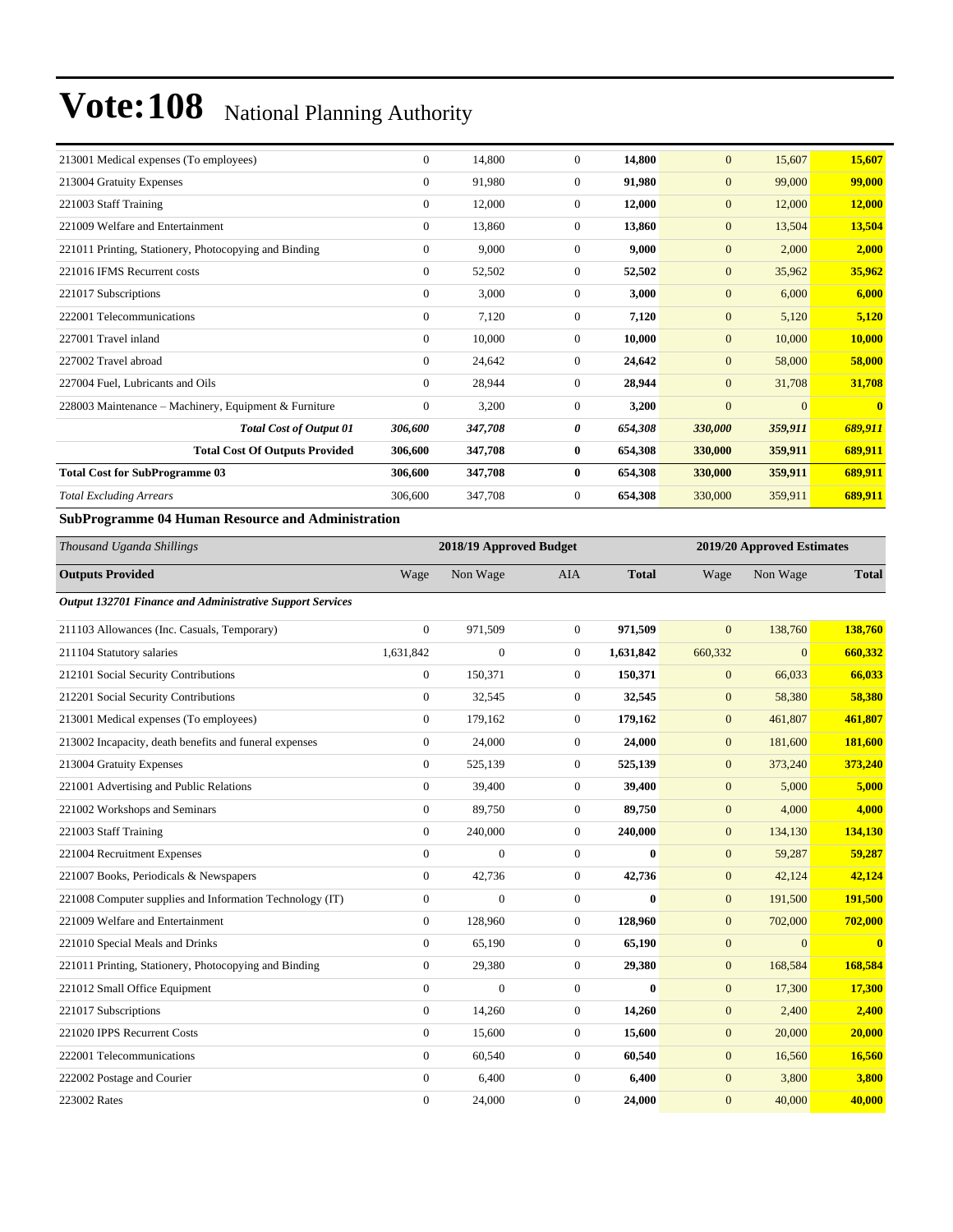| 223004 Guard and Security services                    | $\Omega$     | 64,800         | $\mathbf{0}$   | 64,800       | $\overline{0}$ | 115,200   | 115,200      |
|-------------------------------------------------------|--------------|----------------|----------------|--------------|----------------|-----------|--------------|
| 223005 Electricity                                    | $\Omega$     | 72,000         | $\mathbf{0}$   | 72,000       | $\overline{0}$ | 45,620    | 45,620       |
| 223006 Water                                          | $\Omega$     | 16,000         | $\mathbf{0}$   | 16,000       | $\overline{0}$ | 16,400    | 16,400       |
| 225001 Consultancy Services- Short term               | $\mathbf{0}$ | 236,000        | $\mathbf{0}$   | 236,000      | $\overline{0}$ | $\Omega$  | $\mathbf{0}$ |
| 227001 Travel inland                                  | $\Omega$     | $\overline{0}$ | $\overline{0}$ | $\mathbf{0}$ | $\overline{0}$ | 2,400     | 2,400        |
| 227002 Travel abroad                                  | $\Omega$     | 10,000         | $\mathbf{0}$   | 10,000       | $\overline{0}$ | $\Omega$  | $\mathbf{0}$ |
| 227004 Fuel, Lubricants and Oils                      | $\Omega$     | 234,652        | $\mathbf{0}$   | 234,652      | $\overline{0}$ | 374,479   | 374,479      |
| 228001 Maintenance - Civil                            | $\Omega$     | 69,066         | $\mathbf{0}$   | 69,066       | $\overline{0}$ | $\Omega$  | $\mathbf{0}$ |
| 228002 Maintenance - Vehicles                         | $\mathbf{0}$ | 136,920        | $\mathbf{0}$   | 136,920      | $\overline{0}$ | 263,100   | 263,100      |
| 228003 Maintenance - Machinery, Equipment & Furniture | $\Omega$     | 3,200          | $\mathbf{0}$   | 3,200        | $\overline{0}$ | 1,600     | 1,600        |
| <b>Total Cost of Output 01</b>                        | 1,631,842    | 3,481,579      | 0              | 5,113,422    | 660,332        | 3,505,305 | 4,165,637    |
| <b>Total Cost Of Outputs Provided</b>                 | 1,631,842    | 3,481,579      | $\bf{0}$       | 5,113,422    | 660,332        | 3,505,305 | 4,165,637    |
| <b>Total Cost for SubProgramme 04</b>                 | 1,631,842    | 3,481,579      | $\bf{0}$       | 5,113,422    | 660,332        | 3,505,305 | 4,165,637    |
| <b>Total Excluding Arrears</b>                        | 1,631,842    | 3,481,579      | $\mathbf{0}$   | 5,113,422    | 660,332        | 3,505,305 | 4,165,637    |
|                                                       |              |                |                |              |                |           |              |

#### **SubProgramme 13 Corporate Planning**

| Thousand Uganda Shillings                                 |              | 2018/19 Approved Budget |                |              | 2019/20 Approved Estimates |                |              |
|-----------------------------------------------------------|--------------|-------------------------|----------------|--------------|----------------------------|----------------|--------------|
| <b>Outputs Provided</b>                                   | Wage         | Non Wage                | <b>AIA</b>     | <b>Total</b> | Wage                       | Non Wage       | <b>Total</b> |
| Output 132701 Finance and Administrative Support Services |              |                         |                |              |                            |                |              |
| 211103 Allowances (Inc. Casuals, Temporary)               | $\mathbf{0}$ | 18,500                  | $\overline{0}$ | 18,500       | $\mathbf{0}$               | 43,500         | 43,500       |
| 211104 Statutory salaries                                 | $\mathbf{0}$ | $\mathbf{0}$            | $\overline{0}$ | $\bf{0}$     | 136,500                    | $\overline{0}$ | 136,500      |
| 221002 Workshops and Seminars                             | $\mathbf{0}$ | 10,000                  | $\overline{0}$ | 10,000       | $\mathbf{0}$               | 110,000        | 110,000      |
| 221003 Staff Training                                     | $\mathbf{0}$ | $\mathbf{0}$            | $\overline{0}$ | $\mathbf{0}$ | $\mathbf{0}$               | 30,400         | 30,400       |
| 221009 Welfare and Entertainment                          | $\mathbf{0}$ | $\mathbf{0}$            | $\overline{0}$ | $\bf{0}$     | $\mathbf{0}$               | 50,000         | 50,000       |
| 221011 Printing, Stationery, Photocopying and Binding     | $\mathbf{0}$ | 21,980                  | $\overline{0}$ | 21,980       | $\mathbf{0}$               | 57,500         | 57,500       |
| 227001 Travel inland                                      | $\mathbf{0}$ | $\mathbf{0}$            | $\overline{0}$ | $\bf{0}$     | $\mathbf{0}$               | 2,240          | 2,240        |
| 227002 Travel abroad                                      | $\mathbf{0}$ | $\overline{0}$          | $\theta$       | $\bf{0}$     | $\mathbf{0}$               | 30,372         | 30,372       |
| <b>Total Cost of Output 01</b>                            | 0            | 50,480                  | 0              | 50,480       | 136,500                    | 324,012        | 460,512      |
| <b>Total Cost Of Outputs Provided</b>                     | $\bf{0}$     | 50,480                  | 0              | 50,480       | 136,500                    | 324,012        | 460,512      |
| <b>Total Cost for SubProgramme 13</b>                     | $\bf{0}$     | 50,480                  | $\bf{0}$       | 50,480       | 136,500                    | 324,012        | 460,512      |
| <b>Total Excluding Arrears</b>                            | $\mathbf{0}$ | 50,480                  | $\overline{0}$ | 50,480       | 136,500                    | 324,012        | 460,512      |

*Development Budget Estimates*

#### **Project 0361 National Planning Authority**

| Thousand Uganda Shillings                                             |                               | 2018/19 Approved Budget |              |                               | 2019/20 Approved Estimates |                       |         |  |
|-----------------------------------------------------------------------|-------------------------------|-------------------------|--------------|-------------------------------|----------------------------|-----------------------|---------|--|
| <b>Outputs Provided</b>                                               | <b>GoU Dev't External Fin</b> | <b>AIA</b>              | <b>Total</b> | <b>GoU Dev't External Fin</b> | <b>Total</b>               |                       |         |  |
| <b>Output 132705 Functional Planning Systems and Frameworks/Plans</b> |                               |                         |              |                               |                            |                       |         |  |
| 211103 Allowances (Inc. Casuals, Temporary)                           | $\Omega$                      | $\Omega$                | $\Omega$     | $\bf{0}$                      | 150,000                    | $\overline{0}$        | 150,000 |  |
| 221011 Printing, Stationery, Photocopying and Binding                 | $\mathbf{0}$                  | $\mathbf{0}$            | $\mathbf{0}$ | $\bf{0}$                      | 50,000                     | $\overline{0}$        | 50,000  |  |
| Total Cost Of Output 132705                                           | 0                             | 0                       | 0            | 0                             | 200,000                    | $\boldsymbol{\theta}$ | 200,000 |  |
| <b>Output 132719 Human Resource Management Services</b>               |                               |                         |              |                               |                            |                       |         |  |
| 211103 Allowances (Inc. Casuals, Temporary)                           | $\Omega$                      | $\mathbf{0}$            | $\theta$     | $\bf{0}$                      | 30,000                     | $\overline{0}$        | 30,000  |  |
| 221002 Workshops and Seminars                                         | $\Omega$                      | $\Omega$                | $\Omega$     | $\bf{0}$                      | 10,000                     | $\overline{0}$        | 10,000  |  |
| 221003 Staff Training                                                 | $\Omega$                      | $\mathbf{0}$            | $\mathbf{0}$ | $\bf{0}$                      | 300,000                    | $\overline{0}$        | 300,000 |  |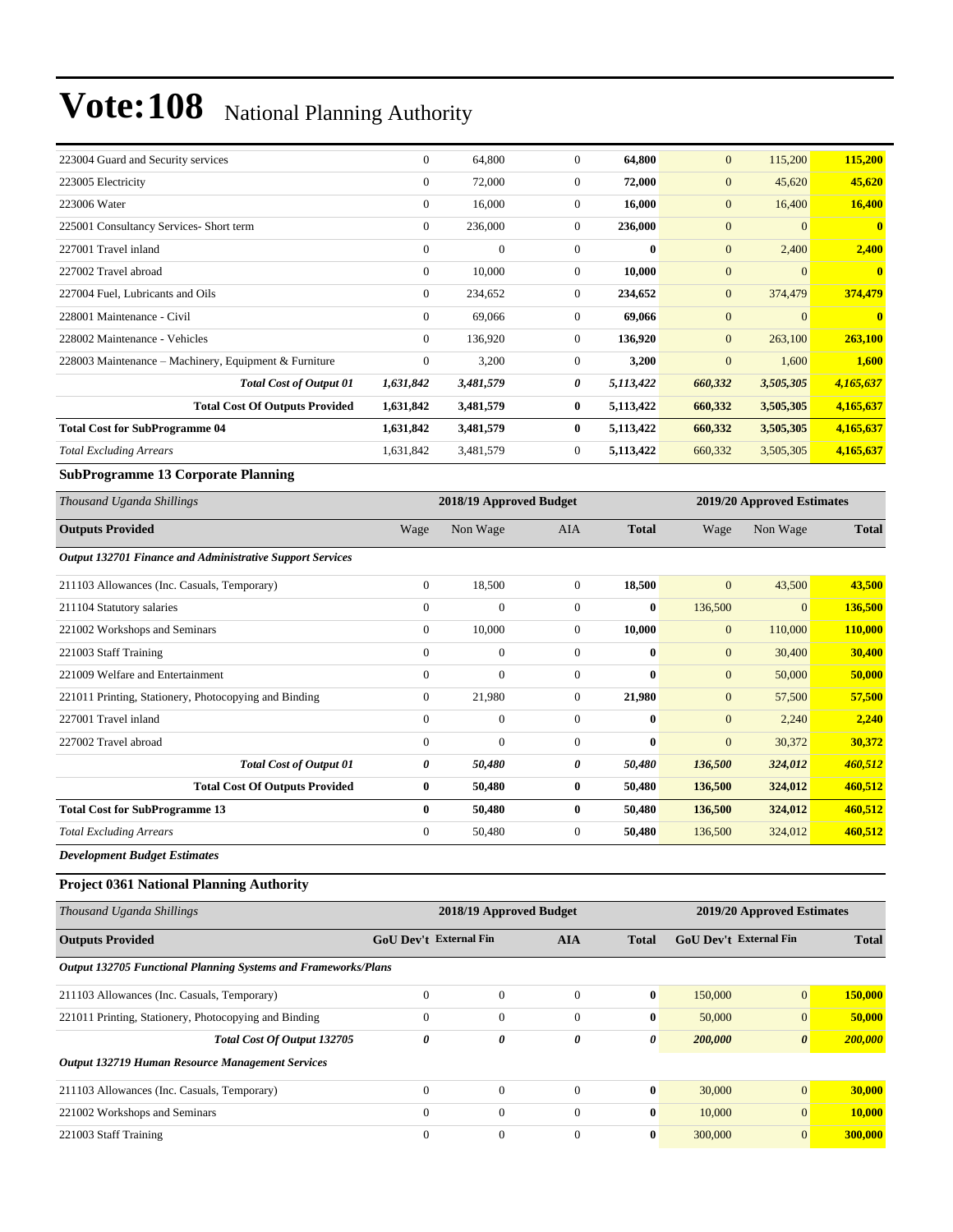| 221011 Printing, Stationery, Photocopying and Binding                   | $\overline{0}$                | $\overline{0}$      | $\mathbf{0}$          | $\bf{0}$              | 60,000     | $\overline{0}$                | 60,000                  |
|-------------------------------------------------------------------------|-------------------------------|---------------------|-----------------------|-----------------------|------------|-------------------------------|-------------------------|
| <b>Total Cost Of Output 132719</b>                                      | 0                             | 0                   | 0                     | $\boldsymbol{\theta}$ | 400,000    | $\boldsymbol{\theta}$         | 400,000                 |
| <b>Total Cost for Outputs Provided</b>                                  | $\overline{0}$                | $\mathbf{0}$        | $\mathbf{0}$          | $\mathbf{0}$          | 600,000    | $\Omega$                      | 600,000                 |
| <b>Capital Purchases</b>                                                | <b>GoU</b> Dev't External Fin |                     | <b>AIA</b>            | <b>Total</b>          |            | <b>GoU Dev't External Fin</b> | <b>Total</b>            |
| Output 132772 Government Buildings and Administrative Infrastructure    |                               |                     |                       |                       |            |                               |                         |
| 312101 Non-Residential Buildings                                        | 500,168                       | $\boldsymbol{0}$    | $\overline{0}$        | 500,168               | 423.168    | $\mathbf{0}$                  | 423,168                 |
| Total Cost Of Output 132772                                             | 500,168                       | 0                   | 0                     | 500,168               | 423,168    | 0                             | 423,168                 |
| Output 132775 Purchase of Motor Vehicles and Other Transport Equipment  |                               |                     |                       |                       |            |                               |                         |
| 312201 Transport Equipment                                              | 486,000                       | $\boldsymbol{0}$    | $\mathbf{0}$          | 486,000               | 2,893,000  | $\overline{0}$                | 2,893,000               |
| Total Cost Of Output 132775                                             | 486,000                       | 0                   | $\boldsymbol{\theta}$ | 486,000               | 2,893,000  | $\boldsymbol{\theta}$         | 2,893,000               |
| Output 132776 Purchase of Office and ICT Equipment, including Software  |                               |                     |                       |                       |            |                               |                         |
| 312213 ICT Equipment                                                    | $\overline{0}$                | $\boldsymbol{0}$    | $\mathbf{0}$          | $\bf{0}$              | 198,000    | $\boldsymbol{0}$              | 198,000                 |
| <b>Total Cost Of Output 132776</b>                                      | $\boldsymbol{\theta}$         | 0                   | $\boldsymbol{\theta}$ | $\boldsymbol{\theta}$ | 198,000    | $\boldsymbol{\theta}$         | 198,000                 |
| Output 132778 Purchase of Office and Residential Furniture and Fittings |                               |                     |                       |                       |            |                               |                         |
| 312203 Furniture & Fixtures                                             | $\overline{0}$                | $\boldsymbol{0}$    | $\overline{0}$        | $\bf{0}$              | 300,000    | $\overline{0}$                | 300,000                 |
| 312211 Office Equipment                                                 | 58,000                        | $\boldsymbol{0}$    | $\mathbf{0}$          | 58,000                | $\Omega$   | $\overline{0}$                | $\overline{\mathbf{0}}$ |
| Total Cost Of Output 132778                                             | 58,000                        | 0                   | 0                     | 58,000                | 300,000    | $\boldsymbol{\theta}$         | 300,000                 |
| <b>Total Cost for Capital Purchases</b>                                 | 1,044,168                     | $\overline{0}$      | $\overline{0}$        | 1,044,168             | 3,814,168  | $\overline{0}$                | 3,814,168               |
| <b>Total Cost for Project: 0361</b>                                     | 1,044,168                     | $\overline{0}$      | $\overline{0}$        | 1,044,168             | 4,414,168  | $\overline{0}$                | 4,414,168               |
| <b>Total Excluding Arrears</b>                                          | 1,044,168                     | $\boldsymbol{0}$    | $\mathbf{0}$          | 1,044,168             | 4,414,168  | $\Omega$                      | 4,414,168               |
|                                                                         | GoU                           | <b>External Fin</b> | <b>AIA</b>            | <b>Total</b>          | GoU        | <b>External Fin</b>           | <b>Total</b>            |
| <b>Total Cost for Programme 27</b>                                      | 11,184,094                    | 0                   | $\bf{0}$              | 11,184,094            | 16,246,147 | $\bf{0}$                      | 16,246,147              |
| <b>Total Excluding Arrears</b>                                          | 11,184,094                    | $\overline{0}$      | $\mathbf{0}$          | 11,184,094            | 16,246,147 | $\Omega$                      | 16,246,147              |
|                                                                         | GoU                           | <b>External Fin</b> | <b>AIA</b>            | <b>Total</b>          | GoU        | <b>External Fin.</b>          | <b>Total</b>            |
| <b>Grand Total for Vote 108</b>                                         | 26,052,930                    | 0                   | $\bf{0}$              | 26,052,930            | 33,567,093 | $\bf{0}$                      | 33,567,093              |
| <b>Total Excluding Arrears</b>                                          | 26,052,930                    | $\overline{0}$      | $\mathbf{0}$          | 26,052,930            | 33,567,093 | $\mathbf{0}$                  | 33,567,093              |